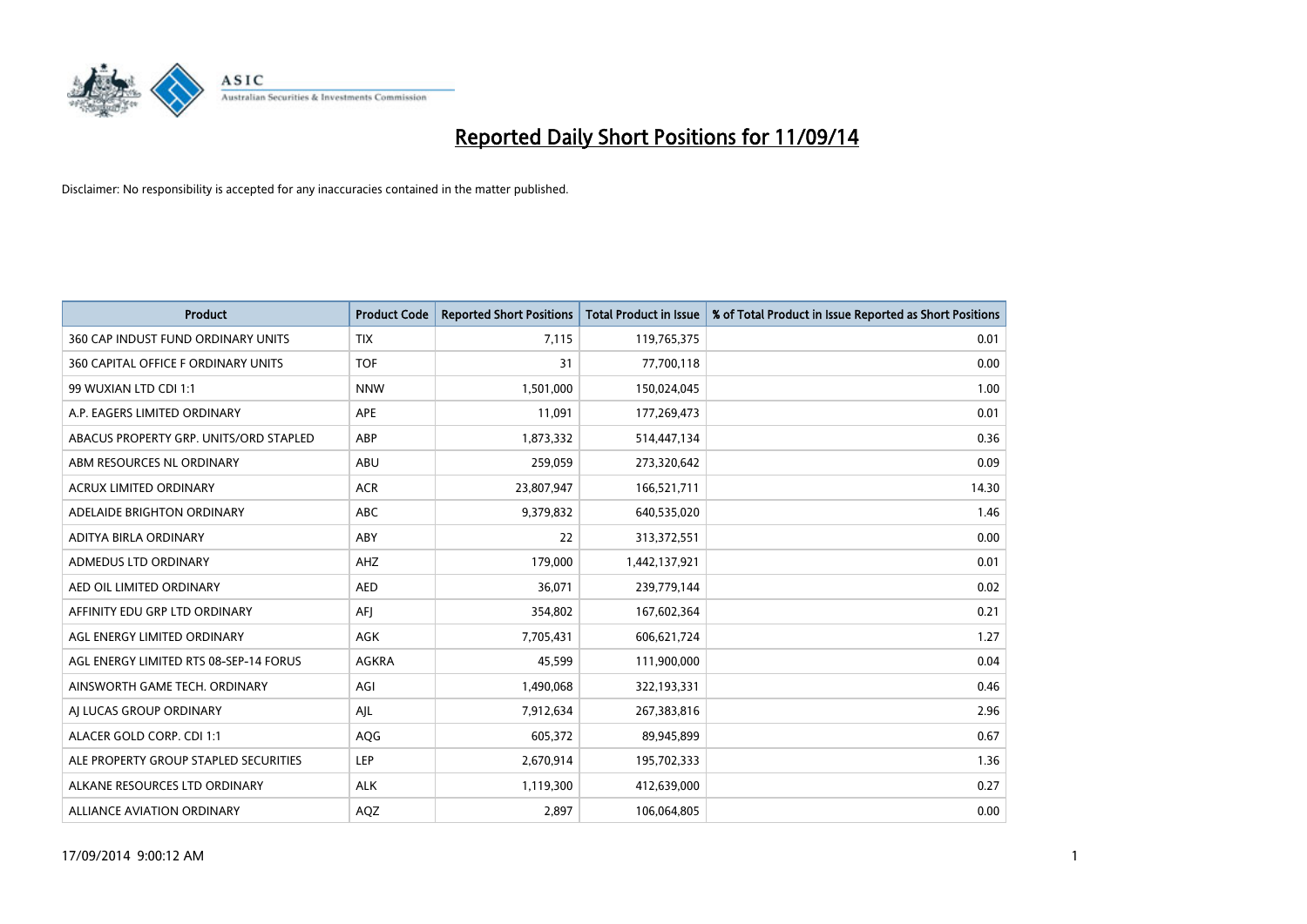

| <b>Product</b>                          | <b>Product Code</b> | <b>Reported Short Positions</b> | <b>Total Product in Issue</b> | % of Total Product in Issue Reported as Short Positions |
|-----------------------------------------|---------------------|---------------------------------|-------------------------------|---------------------------------------------------------|
| <b>ALS LTD ORDINARY</b>                 | <b>ALQ</b>          | 21,962,063                      | 397,795,796                   | 5.52                                                    |
| ALTIUM LIMITED ORDINARY                 | <b>ALU</b>          | 190,306                         | 113,272,762                   | 0.17                                                    |
| ALUMINA LIMITED ORDINARY                | <b>AWC</b>          | 66,266,737                      | 2,806,225,615                 | 2.36                                                    |
| AMALGAMATED HOLDINGS ORDINARY           | <b>AHD</b>          | 66                              | 157,884,059                   | 0.00                                                    |
| AMCOM TELECOMM, ORDINARY                | <b>AMM</b>          | 2,938,830                       | 264,835,089                   | 1.11                                                    |
| AMCOR LIMITED ORDINARY                  | <b>AMC</b>          | 4,818,349                       | 1,206,684,923                 | 0.40                                                    |
| AMP CAPITAL CHINA ORDINARY UNITS        | AGF                 | 12,681,000                      | 374,593,484                   | 3.39                                                    |
| AMP LIMITED ORDINARY                    | AMP                 | 10,680,401                      | 2,957,737,964                 | 0.36                                                    |
| ANSELL LIMITED ORDINARY                 | <b>ANN</b>          | 5,607,536                       | 152,940,881                   | 3.67                                                    |
| ANTARES ENERGY LTD ORDINARY             | <b>AZZ</b>          | 34,014                          | 255,000,000                   | 0.01                                                    |
| ANZ BANKING GRP LTD ORDINARY            | ANZ                 | 7,672,906                       | 2,756,627,771                 | 0.28                                                    |
| APA GROUP STAPLED SECURITIES            | APA                 | 9,318,200                       | 835,750,807                   | 1.11                                                    |
| APN NEWS & MEDIA ORDINARY               | <b>APN</b>          | 1,224,171                       | 1,029,041,356                 | 0.12                                                    |
| AQUARIUS PLATINUM. ORDINARY             | <b>AOP</b>          | 2,917,101                       | 1,464,872,899                 | 0.20                                                    |
| AQUILA RESOURCES ORDINARY               | <b>AQA</b>          | 14,745                          | 411,804,442                   | 0.00                                                    |
| ARB CORPORATION ORDINARY                | ARP                 | 1,162,715                       | 72,493,302                    | 1.60                                                    |
| ARDENT LEISURE GROUP STAPLED SECURITIES | AAD                 | 1,168,521                       | 430,367,491                   | 0.27                                                    |
| ARISTOCRAT LEISURE ORDINARY             | <b>ALL</b>          | 542,874                         | 630,022,253                   | 0.09                                                    |
| ARRIUM LTD ORDINARY                     | ARI                 | 53,410,559                      | 1,366,183,142                 | 3.91                                                    |
| ASALEO CARE LIMITED ORDINARY            | AHY                 | 3,050,665                       | 603,469,434                   | 0.51                                                    |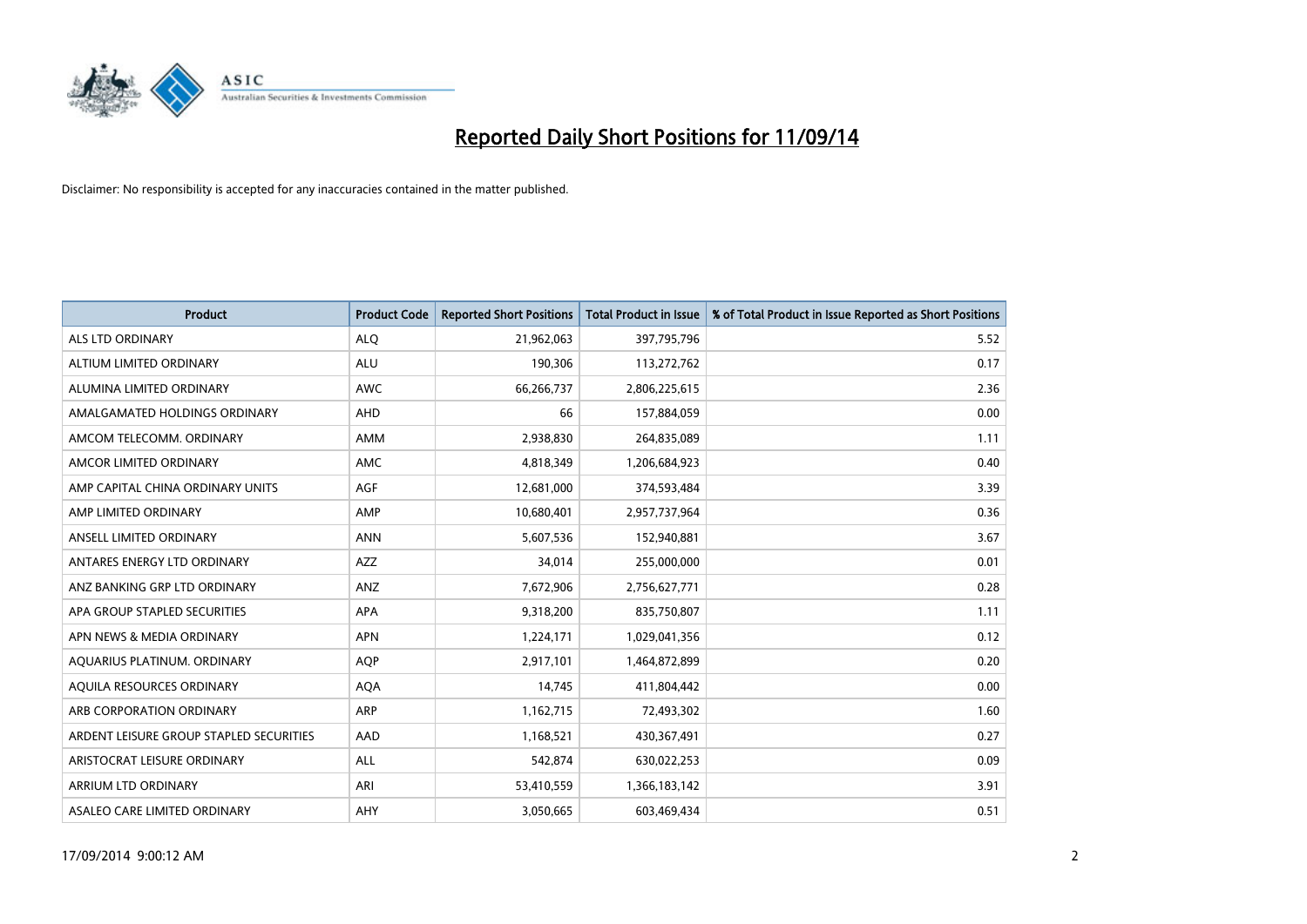

| <b>Product</b>                            | <b>Product Code</b> | <b>Reported Short Positions</b> | <b>Total Product in Issue</b> | % of Total Product in Issue Reported as Short Positions |
|-------------------------------------------|---------------------|---------------------------------|-------------------------------|---------------------------------------------------------|
| ASCIANO LIMITED ORDINARY                  | <b>AIO</b>          | 1,238,295                       | 975,385,664                   | 0.13                                                    |
| ASG GROUP LIMITED ORDINARY                | ASZ                 | 245,686                         | 206,720,839                   | 0.12                                                    |
| ASPEN GROUP ORD/UNITS STAPLED             | <b>APZ</b>          | 1,306,031                       | 119,948,774                   | 1.09                                                    |
| ASTRO JAP PROP GROUP STAPLED US PROHIBIT. | AJA                 | 89,196                          | 67,211,752                    | 0.13                                                    |
| ASX LIMITED ORDINARY                      | ASX                 | 5,333,313                       | 193,595,162                   | 2.75                                                    |
| ATLAS IRON LIMITED ORDINARY               | <b>AGO</b>          | 140,617,299                     | 915,701,543                   | 15.36                                                   |
| ATRUM COAL NL ORDINARY                    | ATU                 | 177,199                         | 162,324,242                   | 0.11                                                    |
| AUCKLAND INTERNATION ORDINARY             | AIA                 | 300                             | 1,190,484,097                 | 0.00                                                    |
| AURIZON HOLDINGS LTD ORDINARY             | AZJ                 | 2,026,482                       | 2,137,284,503                 | 0.09                                                    |
| AUSDRILL LIMITED ORDINARY                 | <b>ASL</b>          | 21,509,065                      | 312,277,224                   | 6.89                                                    |
| AUSENCO LIMITED ORDINARY                  | AAX                 | 1,473,500                       | 168,449,799                   | 0.87                                                    |
| AUSNET SERVICES STAPLED SECURITIES        | <b>AST</b>          | 26,382,045                      | 3,425,244,162                 | 0.77                                                    |
| AUSTAL LIMITED ORDINARY                   | ASB                 | 172,829                         | 346,379,377                   | 0.05                                                    |
| AUSTBROKERS HOLDINGS ORDINARY             | <b>AUB</b>          | 28,353                          | 59,955,596                    | 0.05                                                    |
| AUSTEX OIL LIMITED ORDINARY               | <b>AOK</b>          | 1,000                           | 558,571,402                   | 0.00                                                    |
| AUSTIN ENGINEERING ORDINARY               | ANG                 | 1,539,344                       | 84,274,004                    | 1.83                                                    |
| AUSTRALAND PROPERTY STAPLED SECURITY      | <b>ALZ</b>          | 284,748                         | 581,797,922                   | 0.05                                                    |
| AUSTRALIAN AGRICULT. ORDINARY             | AAC                 | 2,368,893                       | 532,474,721                   | 0.44                                                    |
| AUSTRALIAN FOUNDAT, ORDINARY              | AFI                 | 100                             | 1,054,646,236                 | 0.00                                                    |
| AUSTRALIAN PHARM. ORDINARY                | API                 | 10,583,138                      | 488,115,883                   | 2.17                                                    |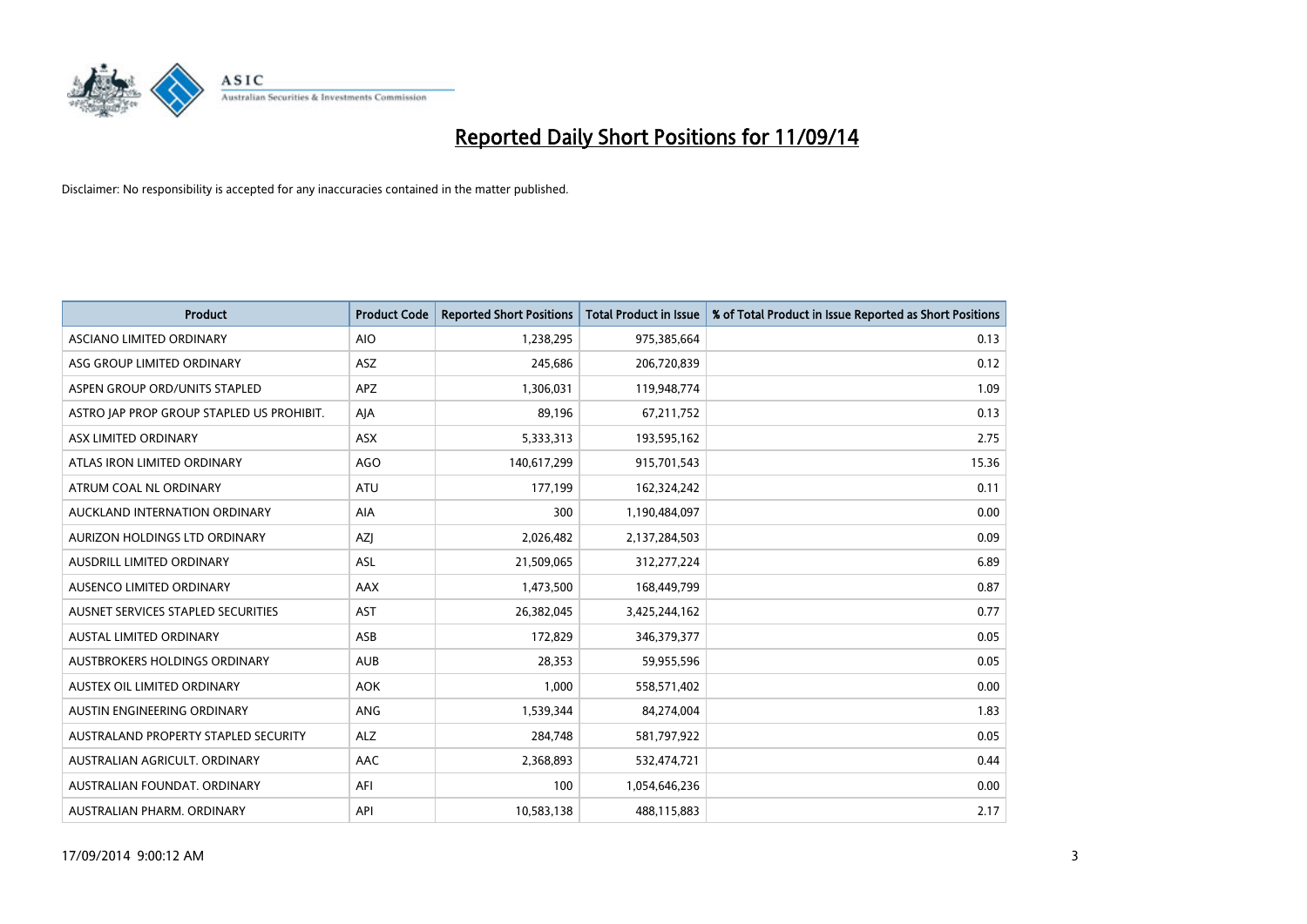

| <b>Product</b>                    | <b>Product Code</b> | <b>Reported Short Positions</b> | <b>Total Product in Issue</b> | % of Total Product in Issue Reported as Short Positions |
|-----------------------------------|---------------------|---------------------------------|-------------------------------|---------------------------------------------------------|
| AUTOMOTIVE HOLDINGS ORDINARY      | AHE                 | 822,206                         | 306,437,941                   | 0.27                                                    |
| AVEO GROUP STAPLED SECURITIES     | AOG                 | 8,445,441                       | 500,111,460                   | 1.69                                                    |
| AWE LIMITED ORDINARY              | <b>AWE</b>          | 1,052,434                       | 522,696,385                   | 0.20                                                    |
| AZONTO PET LTD ORDINARY           | APY                 | 1                               | 1,159,375,100                 | 0.00                                                    |
| AZUMAH RESOURCES ORDINARY         | <b>AZM</b>          | 1                               | 358,316,919                   | 0.00                                                    |
| <b>BANDANNA ENERGY ORDINARY</b>   | <b>BND</b>          | 24,135,792                      | 528,481,199                   | 4.57                                                    |
| BANK OF QUEENSLAND. ORDINARY      | <b>BOO</b>          | 2,130,113                       | 362,516,534                   | 0.59                                                    |
| BANNERMAN RESOURCES ORDINARY      | <b>BMN</b>          | 199,998                         | 329,745,150                   | 0.06                                                    |
| <b>BASE RES LIMITED ORDINARY</b>  | <b>BSE</b>          | 5,501,878                       | 561,840,029                   | 0.98                                                    |
| <b>BATHURST RES LTD. ORDINARY</b> | <b>BRL</b>          | 2,734,031                       | 947,828,434                   | 0.29                                                    |
| BC IRON LIMITED ORDINARY          | <b>BCI</b>          | 6,403,614                       | 124,345,439                   | 5.15                                                    |
| BEACH ENERGY LIMITED ORDINARY     | <b>BPT</b>          | 24,235,418                      | 1,292,897,806                 | 1.87                                                    |
| BEADELL RESOURCE LTD ORDINARY     | <b>BDR</b>          | 35,623,929                      | 798,657,280                   | 4.46                                                    |
| <b>BEGA CHEESE LTD ORDINARY</b>   | <b>BGA</b>          | 848,541                         | 152,602,945                   | 0.56                                                    |
| BENDIGO AND ADELAIDE ORDINARY     | <b>BEN</b>          | 13,005,765                      | 448,487,486                   | 2.90                                                    |
| BENITEC BIOPHARMA ORDINARY        | <b>BLT</b>          | 23,425                          | 115,218,993                   | 0.02                                                    |
| BENTHAM IMF LTD ORDINARY          | IMF                 | 3,883,603                       | 165,370,269                   | 2.35                                                    |
| BERKELEY RESOURCES ORDINARY       | <b>BKY</b>          | 224,487                         | 180,361,323                   | 0.12                                                    |
| BETASHARES ASX RES ETF UNITS      | <b>ORE</b>          | 512,000                         | 2,923,641                     | 17.51                                                   |
| BETASHARESCASHETF ETF UNITS       | AAA                 | 634                             | 12,443,410                    | 0.01                                                    |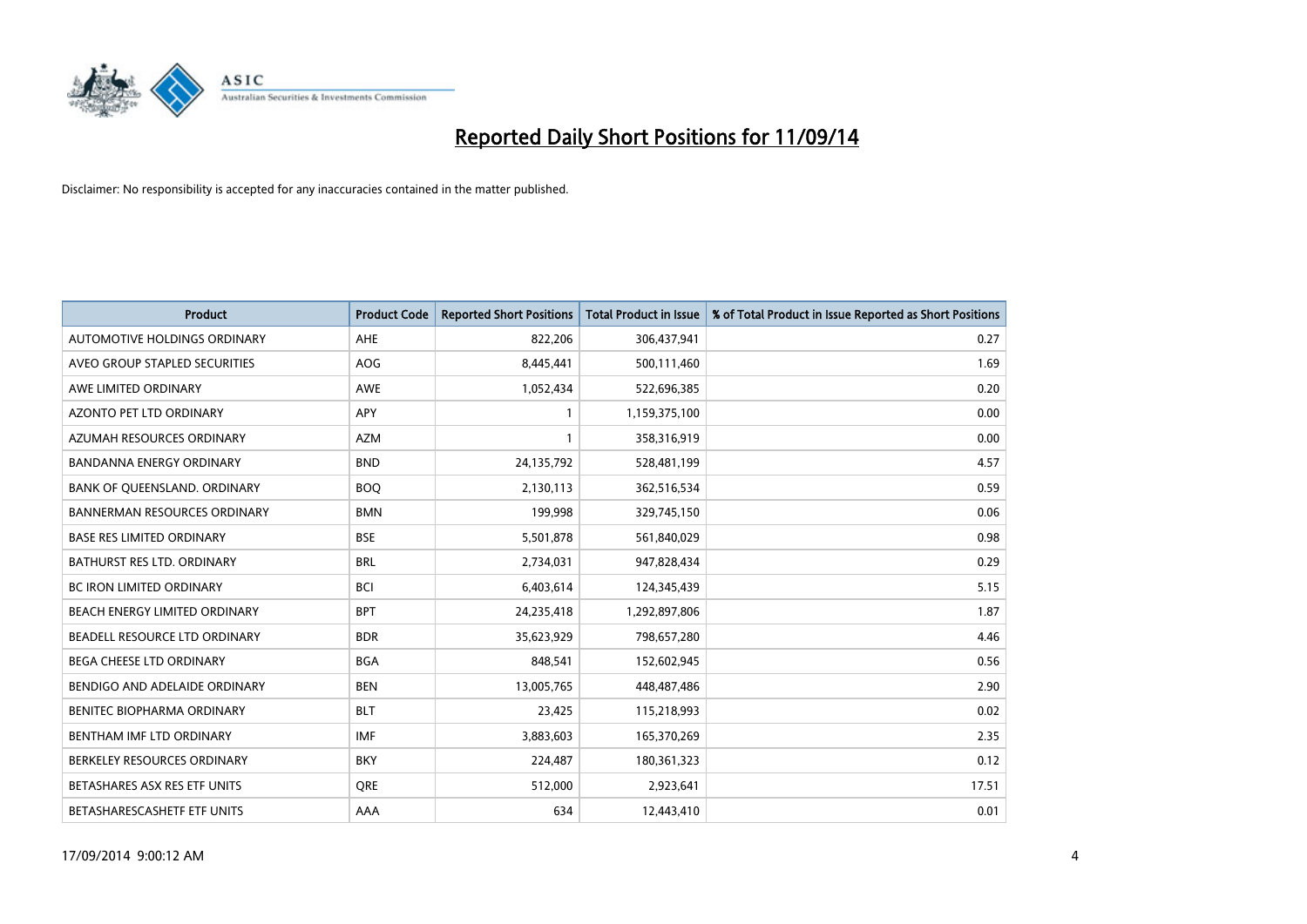

| <b>Product</b>                                | <b>Product Code</b> | <b>Reported Short Positions</b> | <b>Total Product in Issue</b> | % of Total Product in Issue Reported as Short Positions |
|-----------------------------------------------|---------------------|---------------------------------|-------------------------------|---------------------------------------------------------|
| <b>BHP BILLITON LIMITED ORDINARY</b>          | <b>BHP</b>          | 12,486,686                      | 3,211,691,105                 | 0.39                                                    |
| <b>BIGAIR GROUP LIMITED ORDINARY</b>          | <b>BGL</b>          | 45,160                          | 172,872,340                   | 0.03                                                    |
| <b>BILLABONG ORDINARY</b>                     | <b>BBG</b>          | 10,463,676                      | 990,370,034                   | 1.06                                                    |
| <b>BLACKHAM RESOURCES ORDINARY</b>            | <b>BLK</b>          | 446,700                         | 118,612,952                   | 0.38                                                    |
| <b>BLACKMORES LIMITED ORDINARY</b>            | <b>BKL</b>          | 1,882                           | 17,114,947                    | 0.01                                                    |
| <b>BLACKTHORN RESOURCES ORD US PROHIBITED</b> | <b>BTR</b>          | 4,369                           | 164,285,950                   | 0.00                                                    |
| <b>BLUESCOPE STEEL LTD ORDINARY</b>           | <b>BSL</b>          | 4,096,432                       | 559,227,871                   | 0.73                                                    |
| <b>BOART LONGYEAR ORDINARY</b>                | <b>BLY</b>          | 35,991,279                      | 461,163,412                   | 7.80                                                    |
| BORAL LIMITED. ORDINARY                       | <b>BLD</b>          | 19,125,907                      | 782,736,249                   | 2.44                                                    |
| <b>BRADKEN LIMITED ORDINARY</b>               | <b>BKN</b>          | 13,443,138                      | 171,027,249                   | 7.86                                                    |
| <b>BRAMBLES LIMITED ORDINARY</b>              | <b>BXB</b>          | 2,103,101                       | 1,564,589,879                 | 0.13                                                    |
| BREVILLE GROUP LTD ORDINARY                   | <b>BRG</b>          | 3,323,169                       | 130,095,322                   | 2.55                                                    |
| <b>BRICKWORKS LIMITED ORDINARY</b>            | <b>BKW</b>          | 68,966                          | 148,038,996                   | 0.05                                                    |
| BT INVESTMENT MNGMNT ORDINARY                 | <b>BTT</b>          | 3,301                           | 284,384,906                   | 0.00                                                    |
| <b>BURSON GROUP LTD ORDINARY</b>              | <b>BAP</b>          | 5,137                           | 163,585,666                   | 0.00                                                    |
| <b>BURU ENERGY ORDINARY</b>                   | <b>BRU</b>          | 18,306,538                      | 298,505,530                   | 6.13                                                    |
| <b>BWP TRUST ORDINARY UNITS</b>               | <b>BWP</b>          | 6,023,525                       | 639,724,826                   | 0.94                                                    |
| CABCHARGE AUSTRALIA ORDINARY                  | CAB                 | 9,647,780                       | 120,430,683                   | 8.01                                                    |
| <b>CALTEX AUSTRALIA ORDINARY</b>              | <b>CTX</b>          | 1,320,508                       | 270,000,000                   | 0.49                                                    |
| CAPE LAMBERT RES LTD ORDINARY                 | <b>CFE</b>          | 3,612,071                       | 626,896,143                   | 0.58                                                    |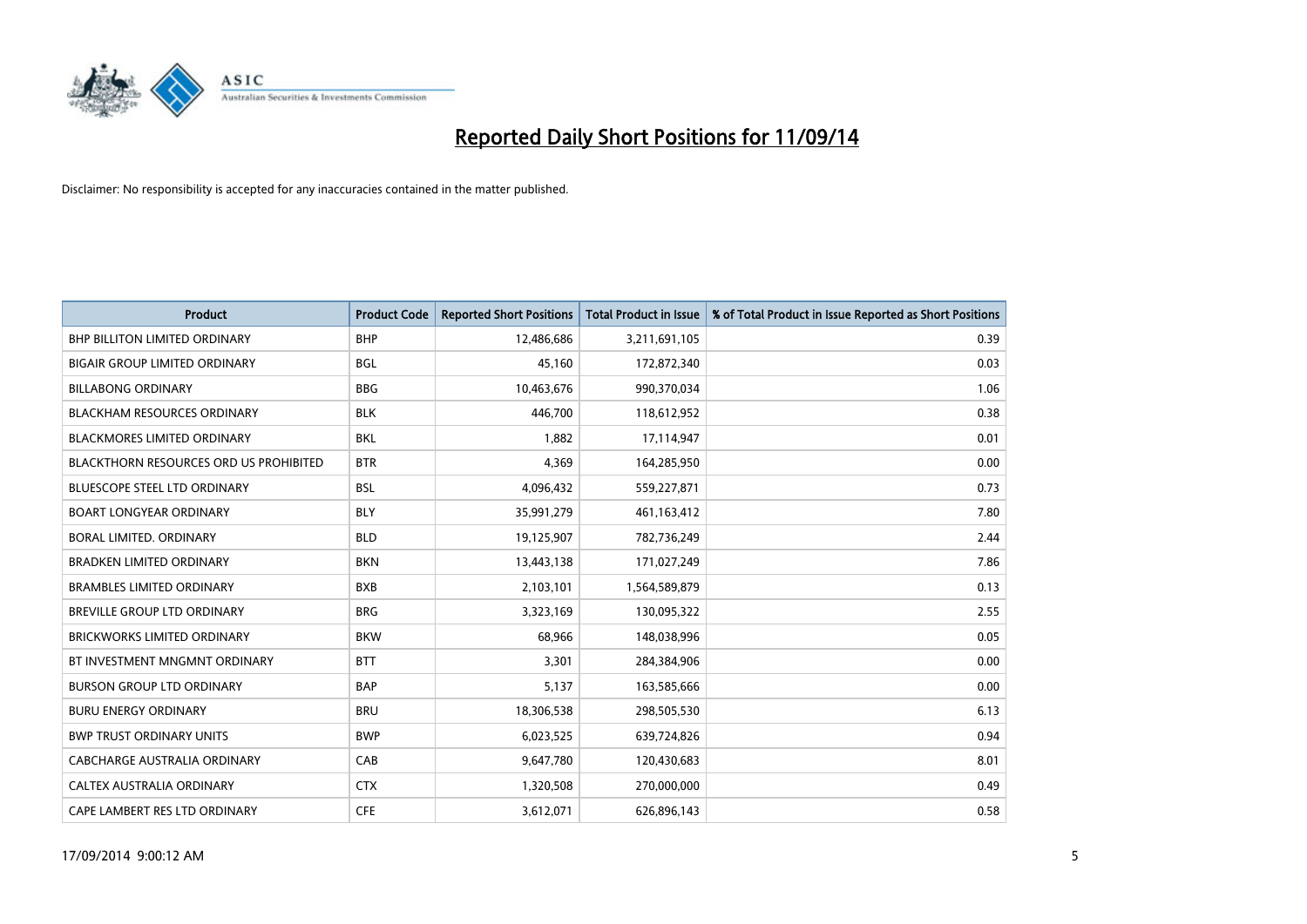

| <b>Product</b>                          | <b>Product Code</b> | <b>Reported Short Positions</b> | <b>Total Product in Issue</b> | % of Total Product in Issue Reported as Short Positions |
|-----------------------------------------|---------------------|---------------------------------|-------------------------------|---------------------------------------------------------|
| <b>CAPITOL HEALTH ORDINARY</b>          | CAI                 | 41,572                          | 431,180,115                   | 0.01                                                    |
| <b>CARDNO LIMITED ORDINARY</b>          | CDD                 | 7,527,518                       | 163,266,973                   | 4.61                                                    |
| CARNARVON PETROLEUM ORDINARY            | <b>CVN</b>          | 50,734                          | 987,198,353                   | 0.01                                                    |
| CARSALES.COM LTD ORDINARY               | <b>CRZ</b>          | 8,656,221                       | 238,374,986                   | 3.63                                                    |
| <b>CASH CONVERTERS ORDINARY</b>         | CCV                 | 9,177,416                       | 428,886,124                   | 2.14                                                    |
| CEDAR WOODS PROP. ORDINARY              | <b>CWP</b>          | 80,671                          | 78,336,371                    | 0.10                                                    |
| CENTRAL PETROLEUM ORDINARY              | <b>CTP</b>          | 1,456,693                       | 348,718,957                   | 0.42                                                    |
| CFS RETAIL TRUST GRP STAPLED SECURITIES | <b>CFX</b>          | 34,931,731                      | 3,050,355,727                 | 1.15                                                    |
| <b>CHALLENGER LIMITED ORDINARY</b>      | <b>CGF</b>          | 659,923                         | 564,063,117                   | 0.12                                                    |
| <b>CHANDLER MACLEOD LTD ORDINARY</b>    | <b>CMG</b>          | 3,038                           | 547,985,086                   | 0.00                                                    |
| CHARTER HALL GROUP STAPLED US PROHIBIT. | <b>CHC</b>          | 260,621                         | 355,015,480                   | 0.07                                                    |
| <b>CHARTER HALL RETAIL UNITS</b>        | <b>CQR</b>          | 9,623,415                       | 372,893,153                   | 2.58                                                    |
| <b>CHORUS LIMITED ORDINARY</b>          | <b>CNU</b>          | 29,185                          | 396,369,767                   | 0.01                                                    |
| CLINUVEL PHARMACEUT, ORDINARY           | CUV                 | 8,266                           | 42,466,435                    | 0.02                                                    |
| COAL OF AFRICA LTD ORDINARY             | <b>CZA</b>          | 426                             | 1,048,368,613                 | 0.00                                                    |
| <b>COALSPUR MINES LTD ORDINARY</b>      | <b>CPL</b>          | 2,485,947                       | 641,544,455                   | 0.39                                                    |
| COCA-COLA AMATIL ORDINARY               | <b>CCL</b>          | 17,040,646                      | 763,590,249                   | 2.23                                                    |
| <b>COCHLEAR LIMITED ORDINARY</b>        | <b>COH</b>          | 6,934,166                       | 57,062,020                    | 12.15                                                   |
| <b>COCKATOO COAL ORDINARY</b>           | <b>COK</b>          | 167,987                         | 4,560,196,928                 | 0.00                                                    |
| CODAN LIMITED ORDINARY                  | <b>CDA</b>          | 432,844                         | 176,969,924                   | 0.24                                                    |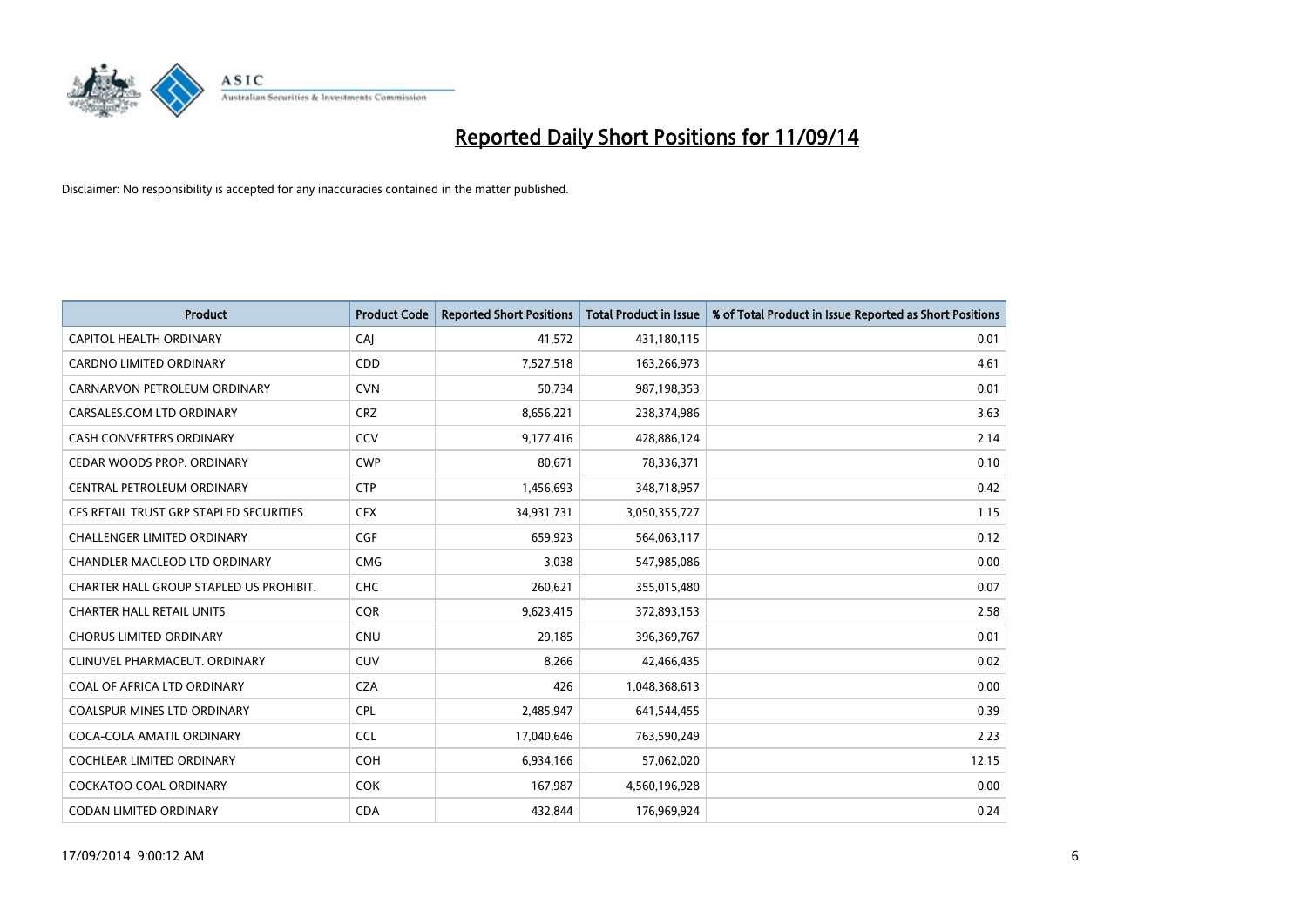

| <b>Product</b>                          | <b>Product Code</b> | <b>Reported Short Positions</b> | <b>Total Product in Issue</b> | % of Total Product in Issue Reported as Short Positions |
|-----------------------------------------|---------------------|---------------------------------|-------------------------------|---------------------------------------------------------|
| <b>COFFEY INTERNATIONAL ORDINARY</b>    | <b>COF</b>          | 6,077                           | 255,833,165                   | 0.00                                                    |
| <b>COKAL LTD ORDINARY</b>               | <b>CKA</b>          | 6,820                           | 471,103,926                   | 0.00                                                    |
| <b>COLLECTION HOUSE ORDINARY</b>        | <b>CLH</b>          | 2,168,803                       | 129,717,785                   | 1.67                                                    |
| <b>COLLINS FOODS LTD ORDINARY</b>       | <b>CKF</b>          | 100,038                         | 93,000,003                    | 0.11                                                    |
| COMMONWEALTH BANK, ORDINARY             | <b>CBA</b>          | 12,746,443                      | 1,621,319,194                 | 0.79                                                    |
| <b>COMPASS RESOURCES ORDINARY</b>       | <b>CMR</b>          | 7,472                           | 1,403,744,100                 | 0.00                                                    |
| <b>COMPUTERSHARE LTD ORDINARY</b>       | <b>CPU</b>          | 5,972,082                       | 556,203,079                   | 1.07                                                    |
| <b>COOPER ENERGY LTD ORDINARY</b>       | <b>COE</b>          | 316,548                         | 329,235,509                   | 0.10                                                    |
| CORP TRAVEL LIMITED ORDINARY            | <b>CTD</b>          | 201,821                         | 90,517,621                    | 0.22                                                    |
| <b>COVER-MORE GRP LTD ORDINARY</b>      | <b>CVO</b>          | 11,111,284                      | 317,750,000                   | 3.50                                                    |
| <b>CREDIT CORP GROUP ORDINARY</b>       | <b>CCP</b>          | 332,157                         | 46,131,882                    | 0.72                                                    |
| <b>CROMWELL PROP STAPLED SECURITIES</b> | <b>CMW</b>          | 4,794,919                       | 1,730,065,823                 | 0.28                                                    |
| <b>CROWE HORWATH AUS ORDINARY</b>       | <b>CRH</b>          | 297,744                         | 273,005,429                   | 0.11                                                    |
| CROWN RESORTS LTD ORDINARY              | <b>CWN</b>          | 6,257,784                       | 728,394,185                   | 0.86                                                    |
| <b>CSG LIMITED ORDINARY</b>             | CSV                 | 183,533                         | 279,290,492                   | 0.07                                                    |
| <b>CSL LIMITED ORDINARY</b>             | <b>CSL</b>          | 1,170,628                       | 474,622,141                   | 0.25                                                    |
| <b>CSR LIMITED ORDINARY</b>             | <b>CSR</b>          | 16,981,971                      | 506,000,315                   | 3.36                                                    |
| <b>CUDECO LIMITED ORDINARY</b>          | <b>CDU</b>          | 8,008,546                       | 235,425,143                   | 3.40                                                    |
| DART ENERGY LTD ORDINARY                | <b>DTE</b>          | 17,000,693                      | 1,108,752,733                 | 1.53                                                    |
| DATA#3 LIMITED ORDINARY                 | <b>DTL</b>          | 156,634                         | 153,974,950                   | 0.10                                                    |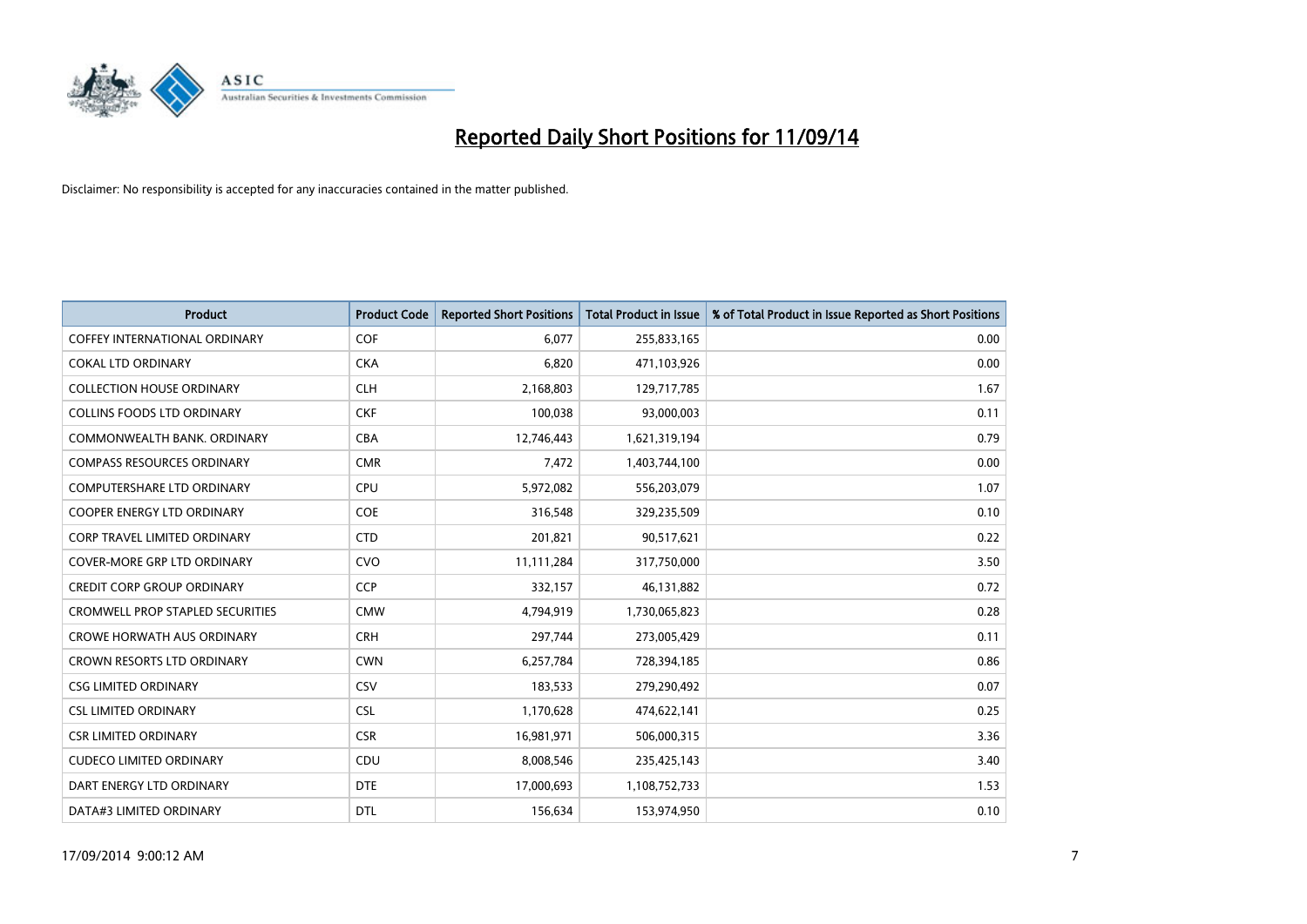

| <b>Product</b>                       | <b>Product Code</b> | <b>Reported Short Positions</b> | <b>Total Product in Issue</b> | % of Total Product in Issue Reported as Short Positions |
|--------------------------------------|---------------------|---------------------------------|-------------------------------|---------------------------------------------------------|
| <b>DECMIL GROUP LIMITED ORDINARY</b> | <b>DCG</b>          | 2,181,617                       | 168,657,794                   | 1.29                                                    |
| DEEP YELLOW LIMITED ORDINARY         | <b>DYL</b>          | 1,002                           | 1,888,400,127                 | 0.00                                                    |
| DEXUS PROPERTY GROUP STAPLED UNITS   | <b>DXS</b>          | 12,159,232                      | 5,433,110,810                 | 0.22                                                    |
| DICK SMITH HLDGS ORDINARY            | <b>DSH</b>          | 19,653,204                      | 236,511,364                   | 8.31                                                    |
| DISCOVERY METALS LTD ORDINARY        | <b>DML</b>          | 1,277,631                       | 644,039,581                   | 0.20                                                    |
| DOMINO PIZZA ENTERPR ORDINARY        | <b>DMP</b>          | 802,762                         | 86,160,773                    | 0.93                                                    |
| DONACO INTERNATIONAL ORDINARY        | <b>DNA</b>          | 3,741,676                       | 460,626,004                   | 0.81                                                    |
| DORAY MINERALS LTD ORDINARY          | <b>DRM</b>          | 155,430                         | 165,834,256                   | 0.09                                                    |
| DOWNER EDI LIMITED ORDINARY          | <b>DOW</b>          | 19,756,071                      | 435,399,975                   | 4.54                                                    |
| DRILLSEARCH ENERGY ORDINARY          | <b>DLS</b>          | 15,952,518                      | 456,940,923                   | 3.49                                                    |
| DUET GROUP STAPLED US PROHIBIT.      | <b>DUE</b>          | 3,344,349                       | 1,327,719,444                 | 0.25                                                    |
| DUKETON MINING ORDINARY              | <b>DKM</b>          | 3,894                           | 82,524,812                    | 0.00                                                    |
| DULUXGROUP LIMITED ORDINARY          | <b>DLX</b>          | 395,673                         | 383,503,942                   | 0.10                                                    |
| <b>DWS LTD ORDINARY</b>              | <b>DWS</b>          | 195,096                         | 132,362,763                   | 0.15                                                    |
| ECHO ENTERTAINMENT ORDINARY          | <b>EGP</b>          | 6,511,949                       | 825,672,730                   | 0.79                                                    |
| <b>ELDERS LIMITED HYBRIDS</b>        | <b>ELDPA</b>        | 57,798                          | 1,500,000                     | 3.85                                                    |
| ELDERS LIMITED ORDINARY              | ELD                 | 19,236,261                      | 455,013,329                   | 4.23                                                    |
| ELEMENTAL MINERALS ORDINARY          | <b>ELM</b>          | 94,536                          | 315,663,391                   | 0.03                                                    |
| <b>EMECO HOLDINGS ORDINARY</b>       | EHL                 | 6,663,034                       | 599,675,707                   | 1.11                                                    |
| <b>ENDEAVOUR MIN CORP CDI 1:1</b>    | <b>EVR</b>          | 31,265                          | 50,304,346                    | 0.06                                                    |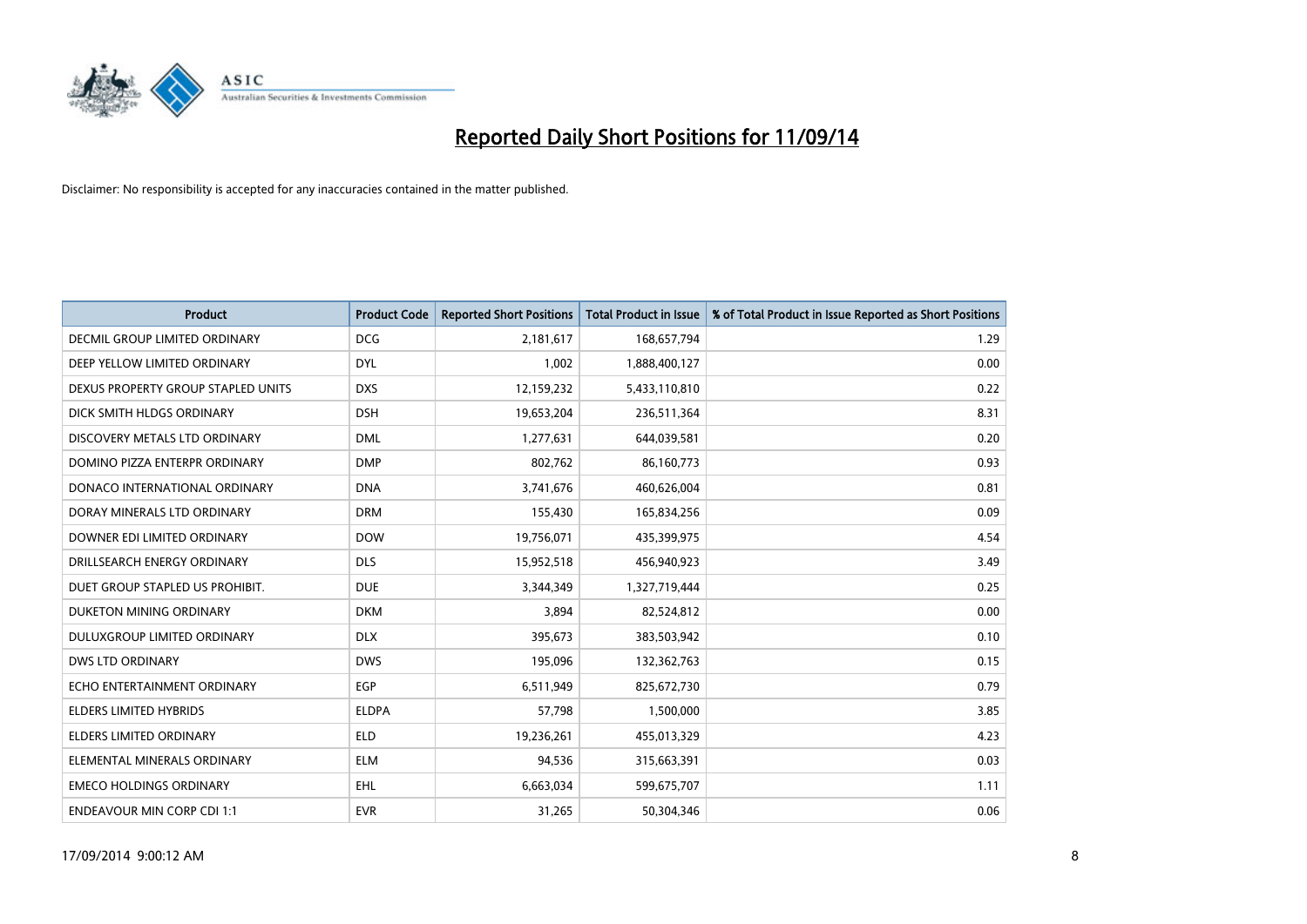

| <b>Product</b>                         | <b>Product Code</b> | <b>Reported Short Positions</b> | <b>Total Product in Issue</b> | % of Total Product in Issue Reported as Short Positions |
|----------------------------------------|---------------------|---------------------------------|-------------------------------|---------------------------------------------------------|
| <b>ENERGY DEVELOPMENTS ORDINARY</b>    | <b>ENE</b>          | 951,162                         | 169,673,095                   | 0.56                                                    |
| ENERGY RESOURCES ORDINARY 'A'          | ERA                 | 11,159,375                      | 517,725,062                   | 2.16                                                    |
| <b>ENERGY WORLD CORPOR, ORDINARY</b>   | <b>EWC</b>          | 44,853,486                      | 1,734,166,672                 | 2.59                                                    |
| <b>ENVESTRA LIMITED ORDINARY</b>       | <b>ENV</b>          | 76,177                          | 1,796,808,474                 | 0.00                                                    |
| EQUATORIAL RES LTD ORDINARY            | EQX                 | 44,548                          | 122,185,353                   | 0.04                                                    |
| EQUITY TRUSTEES ORDINARY               | EQT                 | 287,817                         | 19,152,092                    | 1.50                                                    |
| ERM POWER LIMITED ORDINARY             | <b>EPW</b>          | 424,086                         | 239,269,727                   | 0.18                                                    |
| EVOLUTION MINING LTD ORDINARY          | <b>EVN</b>          | 31,973,503                      | 713,218,647                   | 4.48                                                    |
| FAIRFAX MEDIA LTD ORDINARY             | <b>FXI</b>          | 59,104,725                      | 2,351,955,725                 | 2.51                                                    |
| <b>FANTASTIC HOLDINGS ORDINARY</b>     | <b>FAN</b>          | 42,179                          | 103,068,398                   | 0.04                                                    |
| FAR LTD ORDINARY                       | <b>FAR</b>          | 2,782,050                       | 2,699,846,742                 | 0.10                                                    |
| FEDERATION CNTRES ORD/UNIT STAPLED SEC | <b>FDC</b>          | 2,048,564                       | 1,427,641,565                 | 0.14                                                    |
| FINBAR GROUP LIMITED ORDINARY          | <b>FRI</b>          | 4,315                           | 227,018,204                   | 0.00                                                    |
| FISHER & PAYKEL H. ORDINARY            | FPH                 | 15,726                          | 555,916,747                   | 0.00                                                    |
| FLEETWOOD CORP ORDINARY                | <b>FWD</b>          | 1,899,874                       | 60,581,211                    | 3.14                                                    |
| FLETCHER BUILDING ORDINARY             | <b>FBU</b>          | 1,080,584                       | 687,854,788                   | 0.16                                                    |
| FLEXIGROUP LIMITED ORDINARY            | <b>FXL</b>          | 3,554,503                       | 304,096,060                   | 1.17                                                    |
| FLIGHT CENTRE TRAVEL ORDINARY          | <b>FLT</b>          | 5,578,011                       | 100,586,119                   | 5.55                                                    |
| FLINDERS MINES LTD ORDINARY            | <b>FMS</b>          | 24,682,060                      | 2,400,995,602                 | 1.03                                                    |
| FOCUS MINERALS LTD ORDINARY            | <b>FML</b>          | 3,768,296                       | 9,137,375,877                 | 0.04                                                    |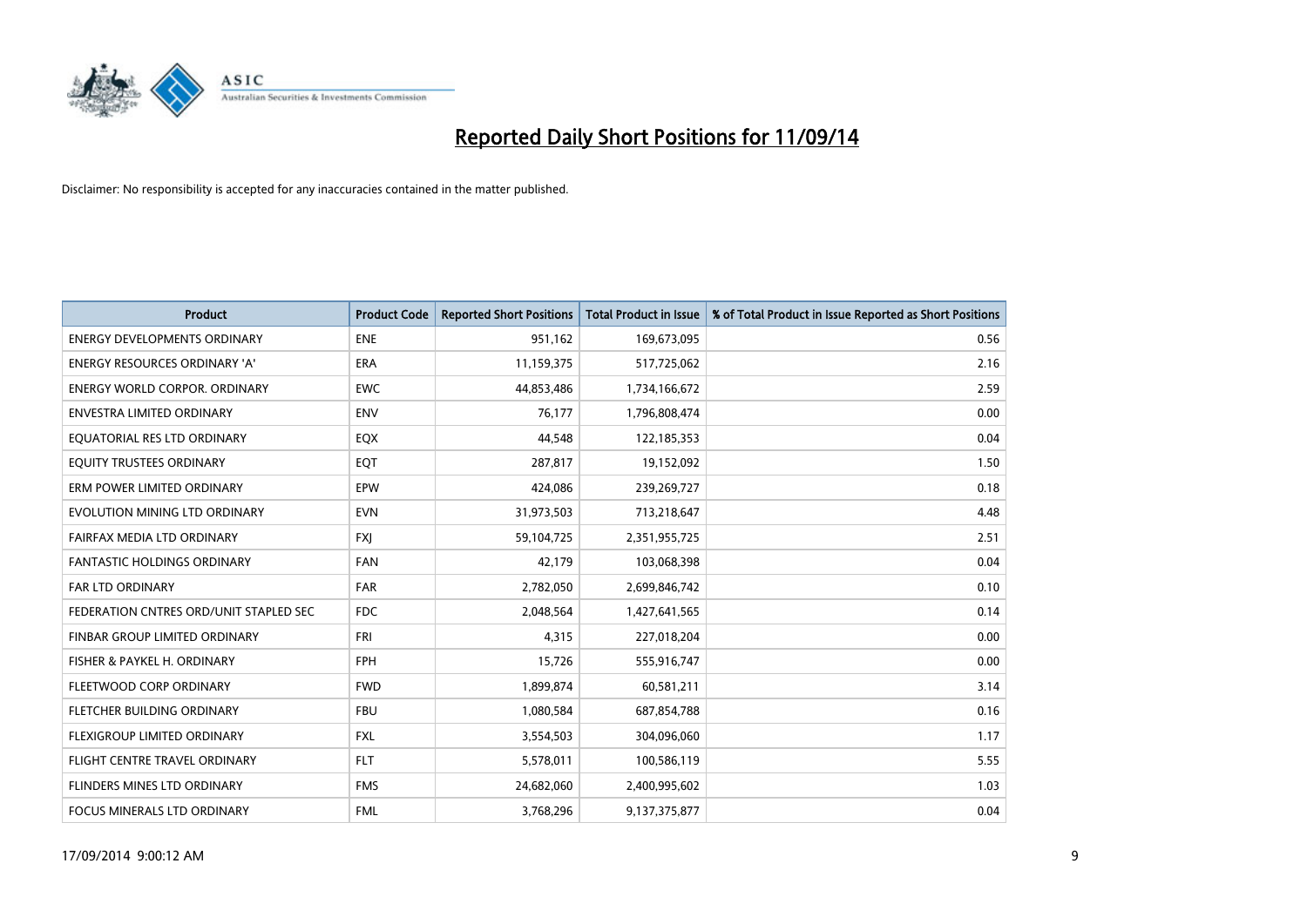

| <b>Product</b>                             | <b>Product Code</b> | <b>Reported Short Positions</b> | <b>Total Product in Issue</b> | % of Total Product in Issue Reported as Short Positions |
|--------------------------------------------|---------------------|---------------------------------|-------------------------------|---------------------------------------------------------|
| <b>FOLKESTONE EDU TRUST UNITS</b>          | FET                 | 1,499,961                       | 205,069,661                   | 0.73                                                    |
| FONTERRA SHARE FUND ORDINARY UNITS         | <b>FSF</b>          | 603,312                         | 115,510,746                   | 0.52                                                    |
| <b>FORTESCUE METALS GRP ORDINARY</b>       | <b>FMG</b>          | 256,494,518                     | 3,113,798,151                 | 8.24                                                    |
| <b>G.U.D. HOLDINGS ORDINARY</b>            | GUD                 | 2,351,136                       | 70,939,492                    | 3.31                                                    |
| <b>G8 EDUCATION LIMITED ORDINARY</b>       | <b>GEM</b>          | 12,444,420                      | 332,073,918                   | 3.75                                                    |
| <b>GALAXY RESOURCES ORDINARY</b>           | <b>GXY</b>          | 743,086                         | 1,064,493,083                 | 0.07                                                    |
| <b>GBST HOLDINGS ORDINARY</b>              | <b>GBT</b>          | 19,881                          | 66,561,725                    | 0.03                                                    |
| <b>GDI PROPERTY GRP STAPLED SECURITIES</b> | GDI                 | 51,505                          | 567,575,025                   | 0.01                                                    |
| <b>GENWORTH MORTGAGE ORDINARY</b>          | <b>GMA</b>          | 916,268                         | 650,000,000                   | 0.14                                                    |
| <b>GEODYNAMICS LIMITED ORDINARY</b>        | GDY                 | 819                             | 435,880,130                   | 0.00                                                    |
| GI DYNAMICS, INC CDI US PROHIBITED         | GID                 | 1,919,000                       | 466,631,120                   | 0.41                                                    |
| <b>GINDALBIE METALS LTD ORDINARY</b>       | GBG                 | 34,832,500                      | 1,495,306,811                 | 2.33                                                    |
| <b>GOLD ROAD RES LTD ORDINARY</b>          | GOR                 | 3,807,365                       | 515,419,042                   | 0.74                                                    |
| <b>GOODMAN FIELDER, ORDINARY</b>           | GFF                 | 7,755,320                       | 1,955,559,207                 | 0.40                                                    |
| <b>GOODMAN GROUP STAPLED</b>               | <b>GMG</b>          | 1,958,298                       | 1,745,417,725                 | 0.11                                                    |
| <b>GPT GROUP STAPLED SEC.</b>              | GPT                 | 2,162,873                       | 1,685,460,955                 | 0.13                                                    |
| <b>GRAINCORP LIMITED A CLASS ORDINARY</b>  | <b>GNC</b>          | 9,454,982                       | 228,855,628                   | 4.13                                                    |
| <b>GRANGE RESOURCES. ORDINARY</b>          | <b>GRR</b>          | 5,860,328                       | 1,157,097,869                 | 0.51                                                    |
| <b>GREENCROSS LIMITED ORDINARY</b>         | <b>GXL</b>          | 1,338,737                       | 110,654,390                   | 1.21                                                    |
| <b>GREENLAND MIN EN LTD ORDINARY</b>       | GGG                 | 939,238                         | 668,464,377                   | 0.14                                                    |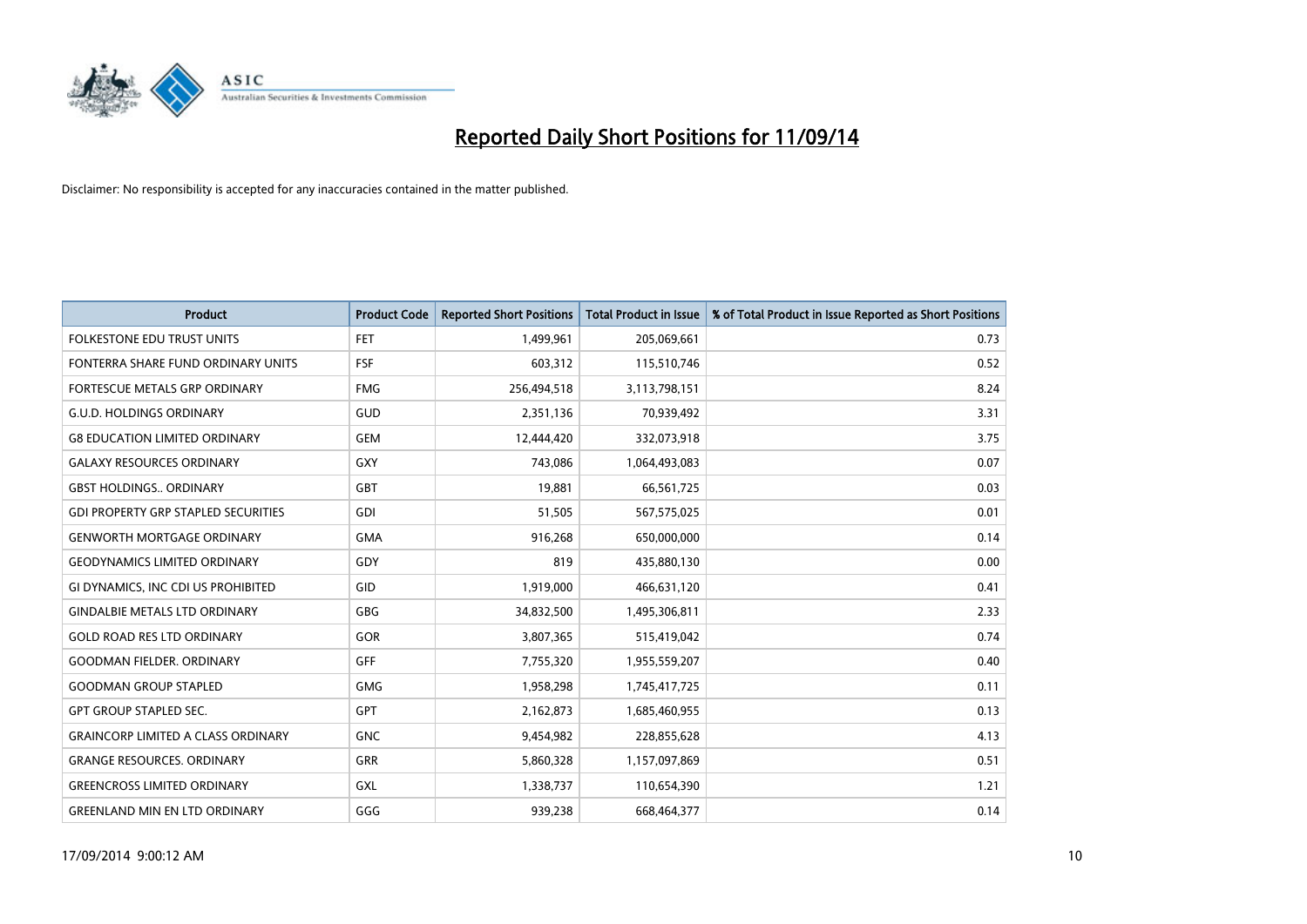

| <b>Product</b>                                   | <b>Product Code</b> | <b>Reported Short Positions</b> | <b>Total Product in Issue</b> | % of Total Product in Issue Reported as Short Positions |
|--------------------------------------------------|---------------------|---------------------------------|-------------------------------|---------------------------------------------------------|
| GREENLAND MIN EN LTD RIGHTS 26-JUN-14            | GGGR                | 3.842                           | 88,685,050                    | 0.00                                                    |
| <b>GROWTHPOINT PROPERTY ORD/UNIT STAPLED SEC</b> | GOZ                 | 333,991                         | 554,315,998                   | 0.06                                                    |
| <b>GRYPHON MINERALS LTD ORDINARY</b>             | GRY                 | 4,378,086                       | 401,115,935                   | 1.09                                                    |
| <b>GUILDFORD COAL LTD ORDINARY</b>               | <b>GUF</b>          | 552,501                         | 845,190,354                   | 0.07                                                    |
| <b>GWA GROUP LTD ORDINARY</b>                    | <b>GWA</b>          | 13,017,338                      | 306,533,770                   | 4.25                                                    |
| <b>HARVEY NORMAN ORDINARY</b>                    | <b>HVN</b>          | 29,489,848                      | 1,062,316,784                 | 2.78                                                    |
| HEALTHSCOPE LIMITED. ORDINARY                    | <b>HSO</b>          | 15,840,091                      | 1,732,094,838                 | 0.91                                                    |
| <b>HENDERSON GROUP CDI 1:1</b>                   | <b>HGG</b>          | 3,656,045                       | 664,599,011                   | 0.55                                                    |
| HFA HOLDINGS LIMITED ORDINARY                    | <b>HFA</b>          | 3,809                           | 162,147,897                   | 0.00                                                    |
| <b>HIGHFIELD RES LTD ORDINARY</b>                | <b>HFR</b>          | 50,000                          | 155,825,003                   | 0.03                                                    |
| HIGHLANDS PACIFIC ORDINARY                       | <b>HIG</b>          | 3,153                           | 918,694,336                   | 0.00                                                    |
| HILLGROVE RES LTD ORDINARY                       | <b>HGO</b>          | 74,278                          | 1,181,679,771                 | 0.01                                                    |
| HILLS LTD ORDINARY                               | <b>HIL</b>          | 214,810                         | 233,818,633                   | 0.09                                                    |
| HORIZON OIL LIMITED ORDINARY                     | <b>HZN</b>          | 29,094,015                      | 1,301,981,265                 | 2.23                                                    |
| <b>HOTEL PROPERTY STAPLED</b>                    | <b>HPI</b>          | 15,199                          | 132,870,000                   | 0.01                                                    |
| <b>IBUY GROUP LTD ORDINARY</b>                   | <b>IBY</b>          | 5,634,866                       | 426,069,834                   | 1.32                                                    |
| <b>ICAR ASIA LTD ORDINARY</b>                    | ICQ                 | 111,892                         | 122,688,846                   | 0.09                                                    |
| <b>ICON ENERGY LIMITED ORDINARY</b>              | <b>ICN</b>          | 806,640                         | 615,774,351                   | 0.13                                                    |
| <b>IINET LIMITED ORDINARY</b>                    | <b>IIN</b>          | 7,636,800                       | 161,238,847                   | 4.74                                                    |
| <b>ILUKA RESOURCES ORDINARY</b>                  | ILU                 | 36,983,772                      | 418,700,517                   | 8.83                                                    |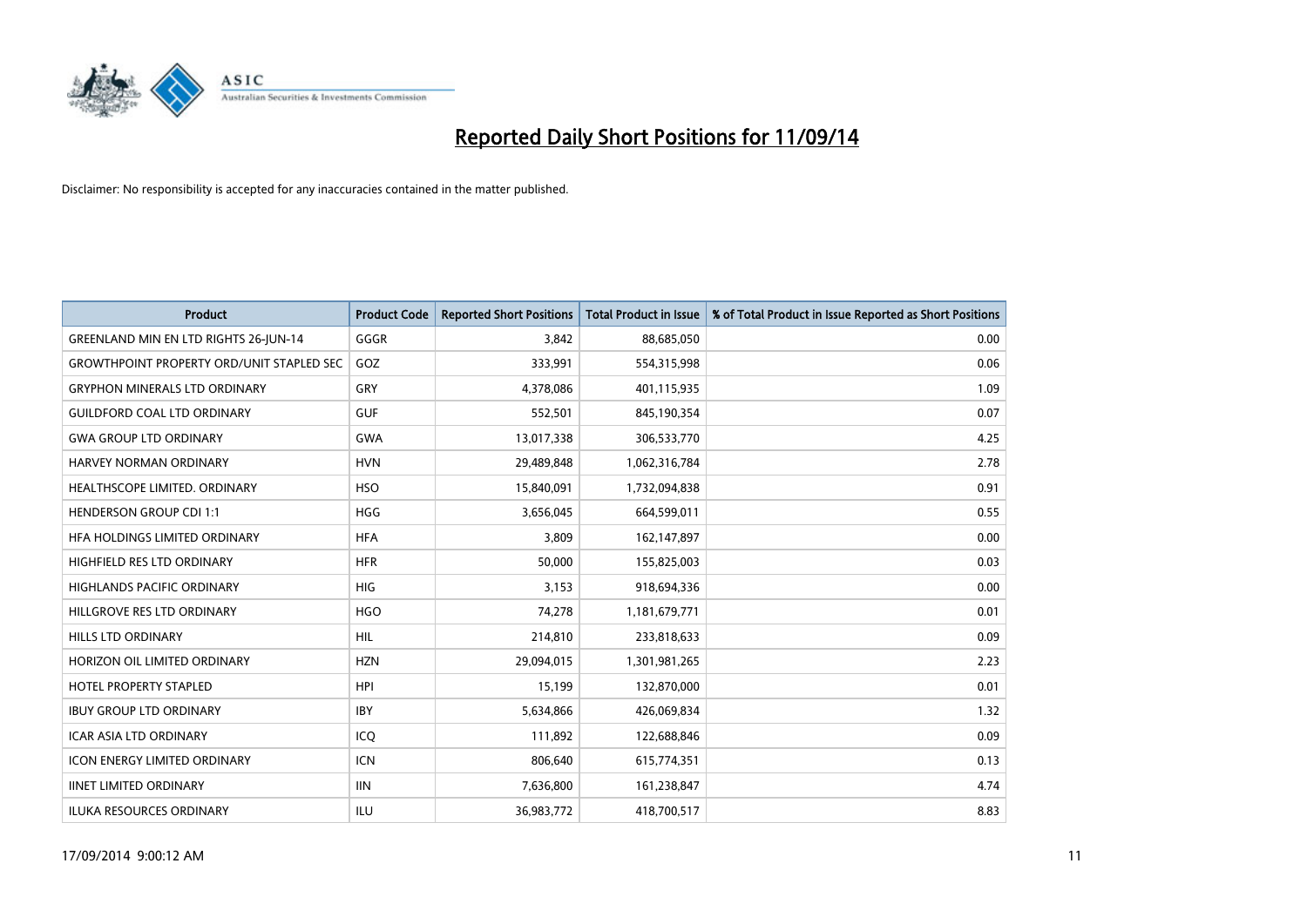

| <b>Product</b>                                  | <b>Product Code</b> | <b>Reported Short Positions</b> | <b>Total Product in Issue</b> | % of Total Product in Issue Reported as Short Positions |
|-------------------------------------------------|---------------------|---------------------------------|-------------------------------|---------------------------------------------------------|
| <b>IMDEX LIMITED ORDINARY</b>                   | <b>IMD</b>          | 2,391,592                       | 216,203,136                   | 1.11                                                    |
| IMX RESOURCES LTD ORDINARY                      | <b>IXR</b>          |                                 | 451,497,138                   | 0.00                                                    |
| <b>INCITEC PIVOT ORDINARY</b>                   | IPL                 | 37,205,899                      | 1,654,998,197                 | 2.25                                                    |
| INDEPENDENCE GROUP ORDINARY                     | <b>IGO</b>          | 64,727                          | 234,256,573                   | 0.03                                                    |
| <b>INDOPHIL RESOURCES ORDINARY</b>              | <b>IRN</b>          | 1,129,148                       | 1,203,146,194                 | 0.09                                                    |
| <b>INDUSTRIA REIT STAPLED</b>                   | <b>IDR</b>          | 5,796                           | 125,000,001                   | 0.00                                                    |
| <b>INFIGEN ENERGY STAPLED SECURITIES</b>        | <b>IFN</b>          | 2,500,141                       | 767,887,581                   | 0.33                                                    |
| <b>INGENIA GROUP STAPLED SECURITIES</b>         | <b>INA</b>          | 1,737,519                       | 678,058,232                   | 0.26                                                    |
| INSURANCE AUSTRALIA ORDINARY                    | IAG                 | 7,504,490                       | 2,341,618,048                 | 0.32                                                    |
| <b>INTREPID MINES ORDINARY</b>                  | <b>IAU</b>          | 1,831,106                       | 557,500,888                   | 0.33                                                    |
| INTUERI EDU GRP LTD ORDINARY                    | IQE                 | 228,900                         | 100,000,000                   | 0.23                                                    |
| <b>INVESTA OFFICE FUND STAPLED SECURITIES</b>   | <b>IOF</b>          | 518,601                         | 614,047,458                   | 0.08                                                    |
| <b>INVOCARE LIMITED ORDINARY</b>                | <b>IVC</b>          | 4,889,698                       | 110,030,298                   | 4.44                                                    |
| <b>IOOF HOLDINGS LTD ORDINARY</b>               | IFL                 | 6,616,089                       | 300,133,752                   | 2.20                                                    |
| <b>IPROPERTY GROUP LTD ORDINARY</b>             | <b>IPP</b>          | 2,434,771                       | 181,703,204                   | 1.34                                                    |
| <b>IRESS LIMITED ORDINARY</b>                   | <b>IRE</b>          | 4,766,715                       | 159,097,319                   | 3.00                                                    |
| <b>IRON ORE HOLDINGS ORDINARY</b>               | <b>IOH</b>          | 16,649                          | 161,174,005                   | 0.01                                                    |
| <b>ISELECT LTD ORDINARY</b>                     | <b>ISU</b>          | 824,359                         | 260,889,894                   | 0.32                                                    |
| <b>ISENTIA GROUP LTD ORDINARY</b>               | <b>ISD</b>          | 14,906                          | 200,000,001                   | 0.01                                                    |
| <b>IAMES HARDIE INDUST CHESS DEPOSITARY INT</b> | <b>IHX</b>          | 5,132,067                       | 444,882,763                   | 1.15                                                    |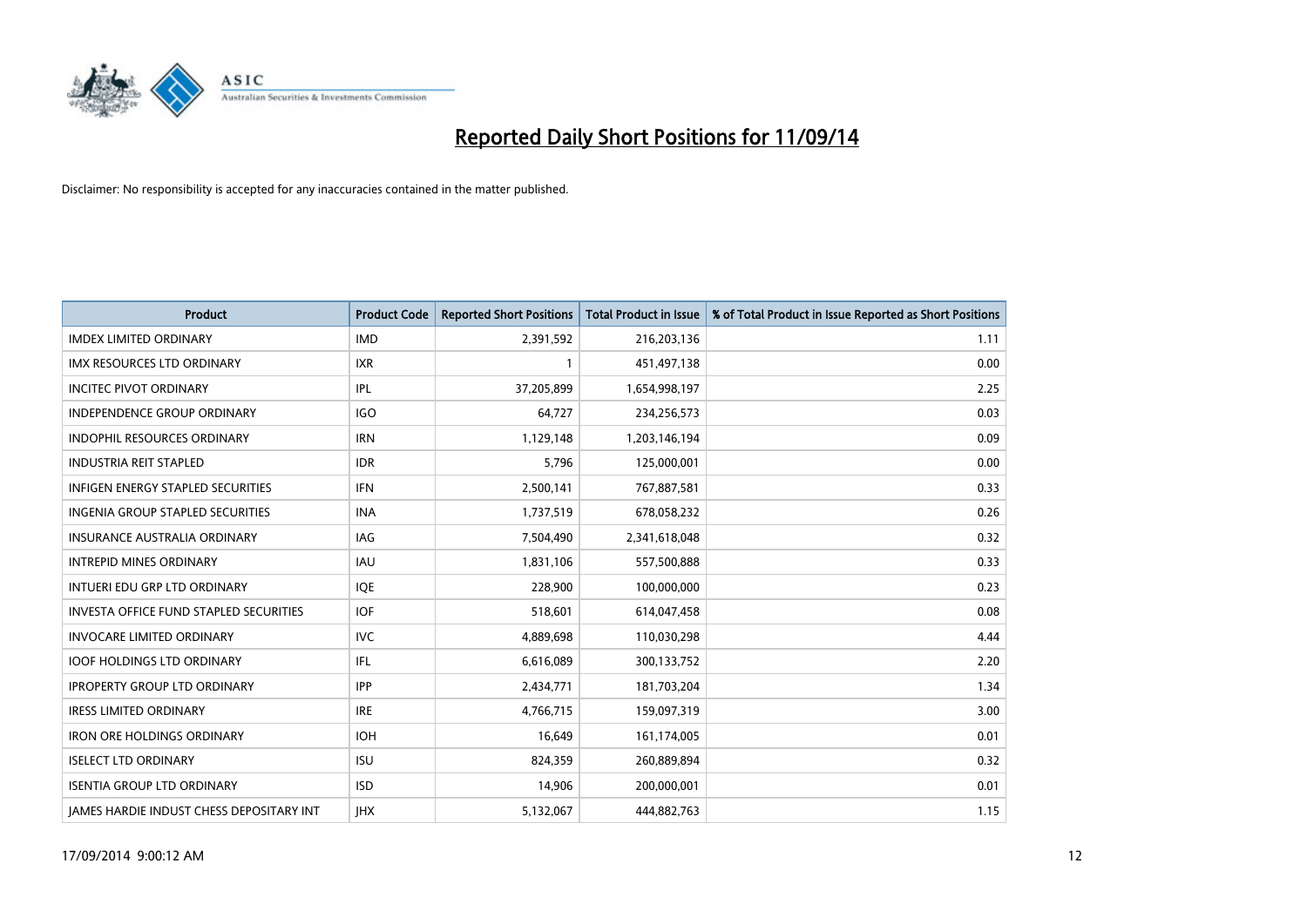

| <b>Product</b>                       | <b>Product Code</b> | <b>Reported Short Positions</b> | <b>Total Product in Issue</b> | % of Total Product in Issue Reported as Short Positions |
|--------------------------------------|---------------------|---------------------------------|-------------------------------|---------------------------------------------------------|
| <b>JAPARA HEALTHCARE LT ORDINARY</b> | <b>IHC</b>          | 4,182,000                       | 263,046,592                   | 1.59                                                    |
| <b>JB HI-FI LIMITED ORDINARY</b>     | <b>JBH</b>          | 10,493,825                      | 99,238,673                    | 10.57                                                   |
| <b>KAGARA LTD ORDINARY</b>           | KZL                 | 34,720                          | 798,953,117                   | 0.00                                                    |
| KAROON GAS AUSTRALIA ORDINARY        | <b>KAR</b>          | 19,241,930                      | 255,997,690                   | 7.52                                                    |
| KATHMANDU HOLD LTD ORDINARY          | <b>KMD</b>          | 1,841,147                       | 201,192,124                   | 0.92                                                    |
| <b>KBL MINING LIMITED ORDINARY</b>   | <b>KBL</b>          | 1,820                           | 393,535,629                   | 0.00                                                    |
| KINGSGATE CONSOLID. ORDINARY         | <b>KCN</b>          | 13,127,153                      | 223,584,937                   | 5.87                                                    |
| KINGSROSE MINING LTD ORDINARY        | <b>KRM</b>          | 468,622                         | 358,611,493                   | 0.13                                                    |
| <b>KOGI IRON LTD ORDINARY</b>        | <b>KFE</b>          | 1,651,098                       | 376,669,836                   | 0.44                                                    |
| LEIGHTON HOLDINGS ORDINARY           | LEI                 | 6,843,620                       | 338,503,563                   | 2.02                                                    |
| LEND LEASE GROUP UNIT/ORD STAPLED    | LLC                 | 1,658,088                       | 577,475,833                   | 0.29                                                    |
| LIFESTYLE COMMUNIT, ORDINARY         | LIC                 | 4,000                           | 99,970,131                    | 0.00                                                    |
| LIQUEFIED NATURAL ORDINARY           | LNG                 | 7,258,224                       | 461,402,201                   | 1.57                                                    |
| LONESTAR RESO LTD ORDINARY           | LNR                 | 803,045                         | 752,187,211                   | 0.11                                                    |
| LUCAPA DIAMOND LTD ORDINARY          | <b>LOM</b>          | 22,924                          | 181,742,312                   | 0.01                                                    |
| LYNAS CORPORATION ORDINARY           | <b>LYC</b>          | 133,692,824                     | 2,333,801,566                 | 5.73                                                    |
| M2 GRP LTD ORDINARY                  | <b>MTU</b>          | 8,131,841                       | 180,824,848                   | 4.50                                                    |
| <b>MACA LIMITED ORDINARY</b>         | <b>MLD</b>          | 1,268,496                       | 202,676,373                   | 0.63                                                    |
| <b>MACMAHON HOLDINGS ORDINARY</b>    | <b>MAH</b>          | 4,247,878                       | 1,261,699,966                 | 0.34                                                    |
| MACPHERSONS RESOURCE ORDINARY        | <b>MRP</b>          | 668                             | 302,133,546                   | 0.00                                                    |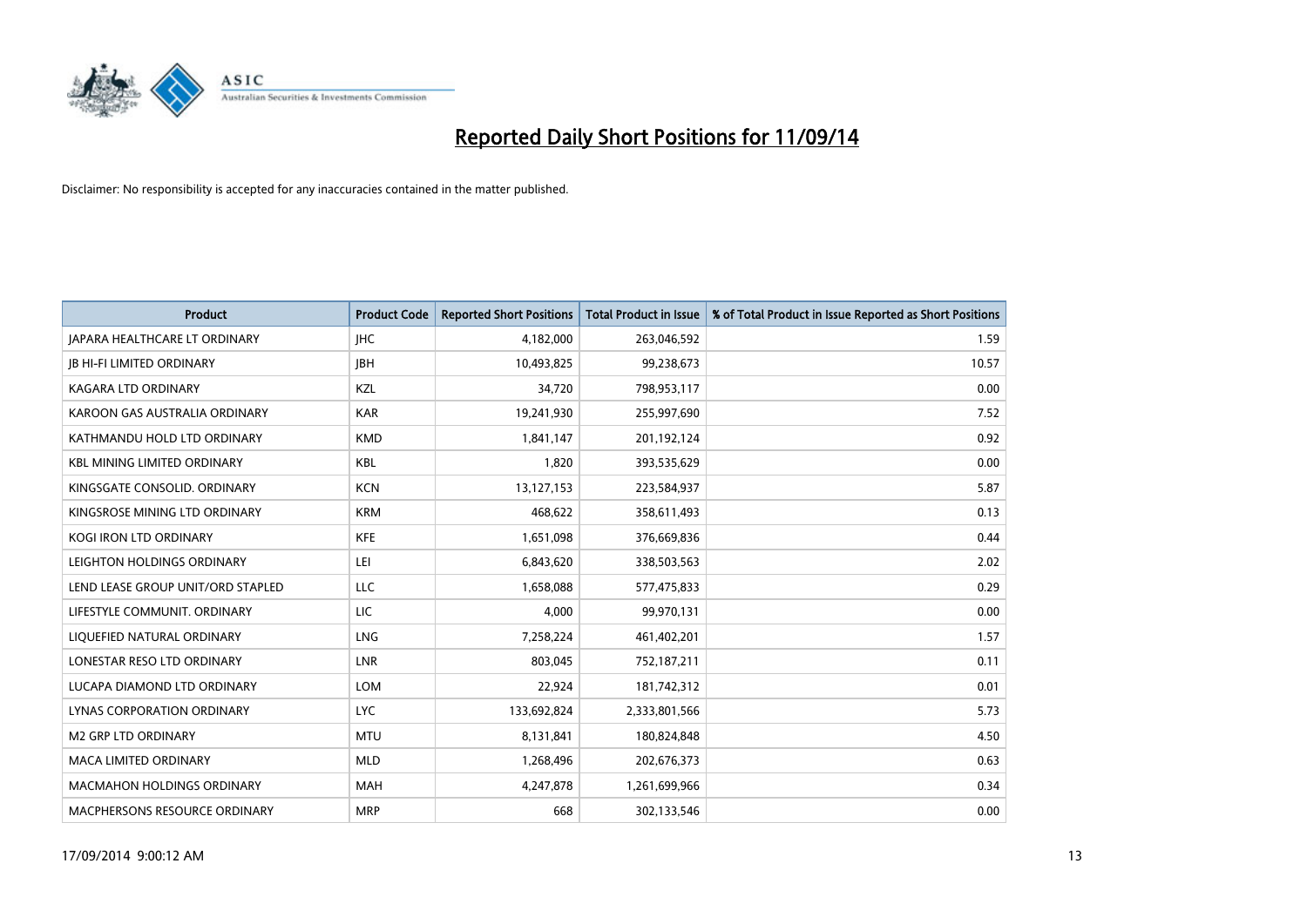

| <b>Product</b>                        | <b>Product Code</b> | <b>Reported Short Positions</b> | <b>Total Product in Issue</b> | % of Total Product in Issue Reported as Short Positions |
|---------------------------------------|---------------------|---------------------------------|-------------------------------|---------------------------------------------------------|
| MACO ATLAS ROADS GRP ORDINARY STAPLED | <b>MQA</b>          | 2,893,686                       | 511,538,852                   | 0.57                                                    |
| MACQUARIE GROUP LTD ORDINARY          | <b>MQG</b>          | 1,112,411                       | 321,202,994                   | 0.35                                                    |
| MAGELLAN FIN GRP LTD ORDINARY         | <b>MFG</b>          | 4,086,487                       | 158,918,177                   | 2.57                                                    |
| <b>MATRIX C &amp; E LTD ORDINARY</b>  | <b>MCE</b>          | 2,669,142                       | 94,555,428                    | 2.82                                                    |
| <b>MAVERICK DRILLING ORDINARY</b>     | <b>MAD</b>          | 6,974,691                       | 533,885,763                   | 1.31                                                    |
| <b>MAXITRANS INDUSTRIES ORDINARY</b>  | <b>MXI</b>          | 49,465                          | 185,075,653                   | 0.03                                                    |
| MAYNE PHARMA LTD ORDINARY             | <b>MYX</b>          | 8,199,976                       | 586,651,477                   | 1.40                                                    |
| MCMILLAN SHAKESPEARE ORDINARY         | <b>MMS</b>          | 831,231                         | 77,492,684                    | 1.07                                                    |
| <b>MCPHERSON'S LTD ORDINARY</b>       | <b>MCP</b>          | 10,061                          | 95,434,645                    | 0.01                                                    |
| MEDUSA MINING LTD ORDINARY            | <b>MML</b>          | 7,292,128                       | 207,794,301                   | 3.51                                                    |
| MELBOURNE IT LIMITED ORDINARY         | MLB                 | 11,066                          | 92,944,392                    | 0.01                                                    |
| MERIDIAN ENERGY INSTALMENT RECEIPTS   | <b>MEZCA</b>        | 1,703,000                       | 1,255,413,626                 | 0.14                                                    |
| <b>MERMAID MARINE ORDINARY</b>        | <b>MRM</b>          | 11,508,316                      | 366,766,098                   | 3.14                                                    |
| MESOBLAST LIMITED ORDINARY            | <b>MSB</b>          | 22,613,972                      | 321,640,094                   | 7.03                                                    |
| METALS X LIMITED ORDINARY             | <b>MLX</b>          | 393,669                         | 1,655,826,110                 | 0.02                                                    |
| METCASH LIMITED ORDINARY              | <b>MTS</b>          | 104,387,036                     | 903,309,574                   | 11.56                                                   |
| MIGHTY RIVER POWER ORDINARY           | <b>MYT</b>          | 3,806,804                       | 1,400,012,517                 | 0.27                                                    |
| MINCOR RESOURCES NL ORDINARY          | <b>MCR</b>          | 21,856                          | 188,208,274                   | 0.01                                                    |
| MINERAL DEPOSITS ORDINARY             | <b>MDL</b>          | 1,005,905                       | 103,676,341                   | 0.97                                                    |
| MINERAL RESOURCES, ORDINARY           | <b>MIN</b>          | 14,771,497                      | 186,556,246                   | 7.92                                                    |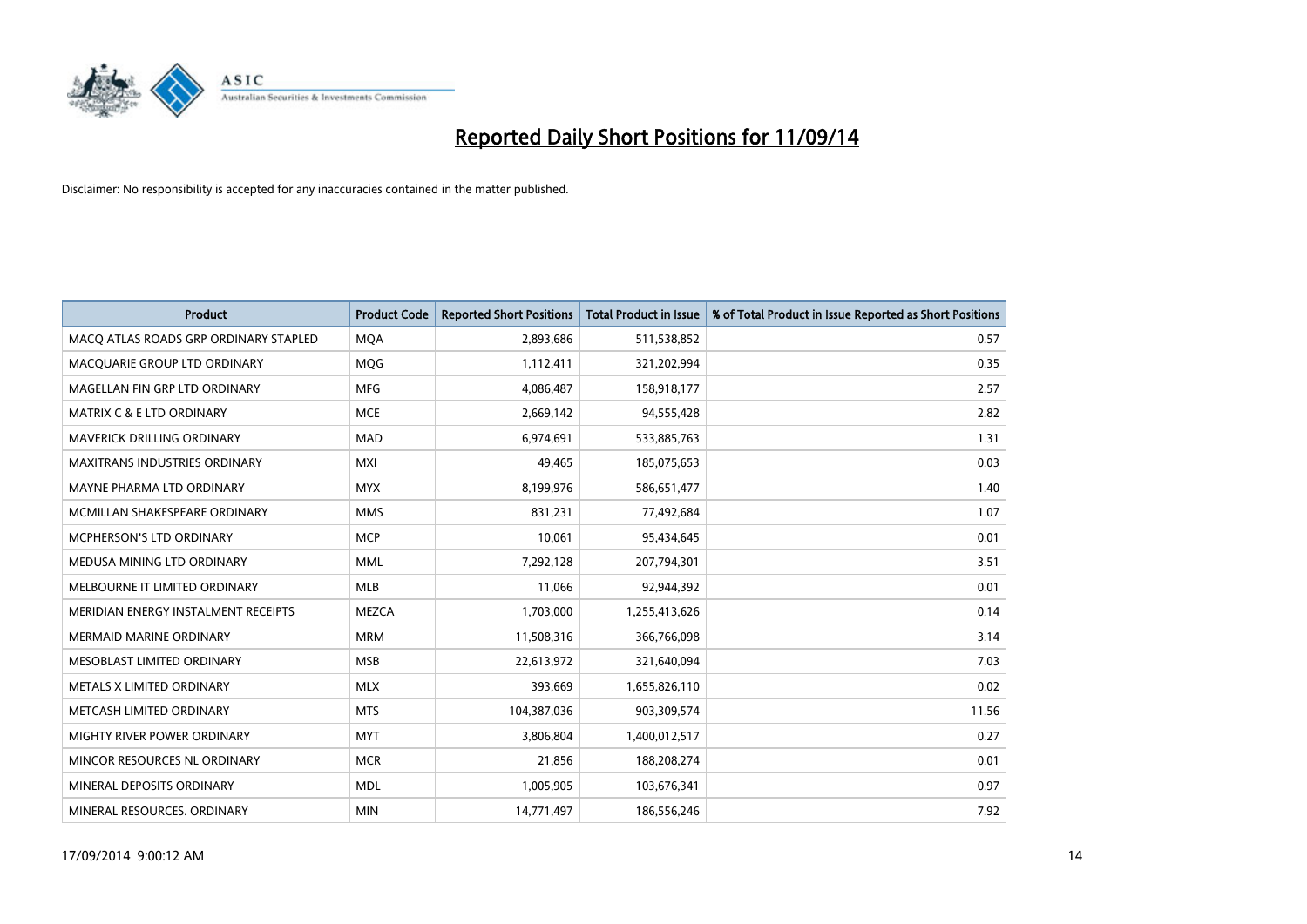

| <b>Product</b>                     | <b>Product Code</b> | <b>Reported Short Positions</b> | <b>Total Product in Issue</b> | % of Total Product in Issue Reported as Short Positions |
|------------------------------------|---------------------|---------------------------------|-------------------------------|---------------------------------------------------------|
| MINT WIRELESS ORDINARY             | <b>MNW</b>          | 1,606,758                       | 470,372,395                   | 0.34                                                    |
| MIRABELA NICKEL LTD ORDINARY       | <b>MBN</b>          | 10                              | 929,710,216                   | 0.00                                                    |
| MIRVAC GROUP STAPLED SECURITIES    | <b>MGR</b>          | 1,193,698                       | 3,697,197,370                 | 0.03                                                    |
| MOBILE EMBRACE LTD ORDINARY        | <b>MBE</b>          | 28,000                          | 376,510,098                   | 0.01                                                    |
| MOLOPO ENERGY LTD ORDINARY         | <b>MPO</b>          | 41,118                          | 248,705,730                   | 0.02                                                    |
| <b>MONADELPHOUS GROUP ORDINARY</b> | <b>MND</b>          | 8,512,522                       | 92,679,570                    | 9.18                                                    |
| MONASH IVE GROUP LTD ORDINARY      | <b>MVF</b>          | 686,400                         | 231,081,089                   | 0.30                                                    |
| MORTGAGE CHOICE LTD ORDINARY       | <b>MOC</b>          | 1,496                           | 123,879,296                   | 0.00                                                    |
| <b>MOUNT GIBSON IRON ORDINARY</b>  | <b>MGX</b>          | 19,187,727                      | 1,090,805,085                 | 1.76                                                    |
| MULTIPLEX SITES SITES              | <b>MXUPA</b>        | 2,077                           | 4,500,000                     | 0.05                                                    |
| <b>MYER HOLDINGS LTD ORDINARY</b>  | <b>MYR</b>          | 77,521,706                      | 585,684,551                   | 13.24                                                   |
| <b>MYSTATE LIMITED ORDINARY</b>    | <b>MYS</b>          | 54,590                          | 87,283,417                    | 0.06                                                    |
| NANOSONICS LIMITED ORDINARY        | <b>NAN</b>          | 1,659,439                       | 264,332,826                   | 0.63                                                    |
| NATIONAL AUST, BANK ORDINARY       | <b>NAB</b>          | 7,376,281                       | 2,365,771,681                 | 0.31                                                    |
| NATIONAL STORAGE STAPLED           | <b>NSR</b>          | 671,463                         | 281,631,660                   | 0.24                                                    |
| NAVITAS LIMITED ORDINARY           | <b>NVT</b>          | 3,251,938                       | 375,712,581                   | 0.87                                                    |
| NEARMAP LTD ORDINARY               | <b>NEA</b>          | 909,371                         | 337,946,101                   | 0.27                                                    |
| NEON ENERGY LIMITED ORDINARY       | <b>NEN</b>          | 140,474                         | 553,037,848                   | 0.03                                                    |
| NEW HOPE CORPORATION ORDINARY      | <b>NHC</b>          | 1,830,879                       | 830,999,449                   | 0.22                                                    |
| NEW STANDARD ENERGY ORDINARY       | <b>NSE</b>          | 4,200                           | 386,169,603                   | 0.00                                                    |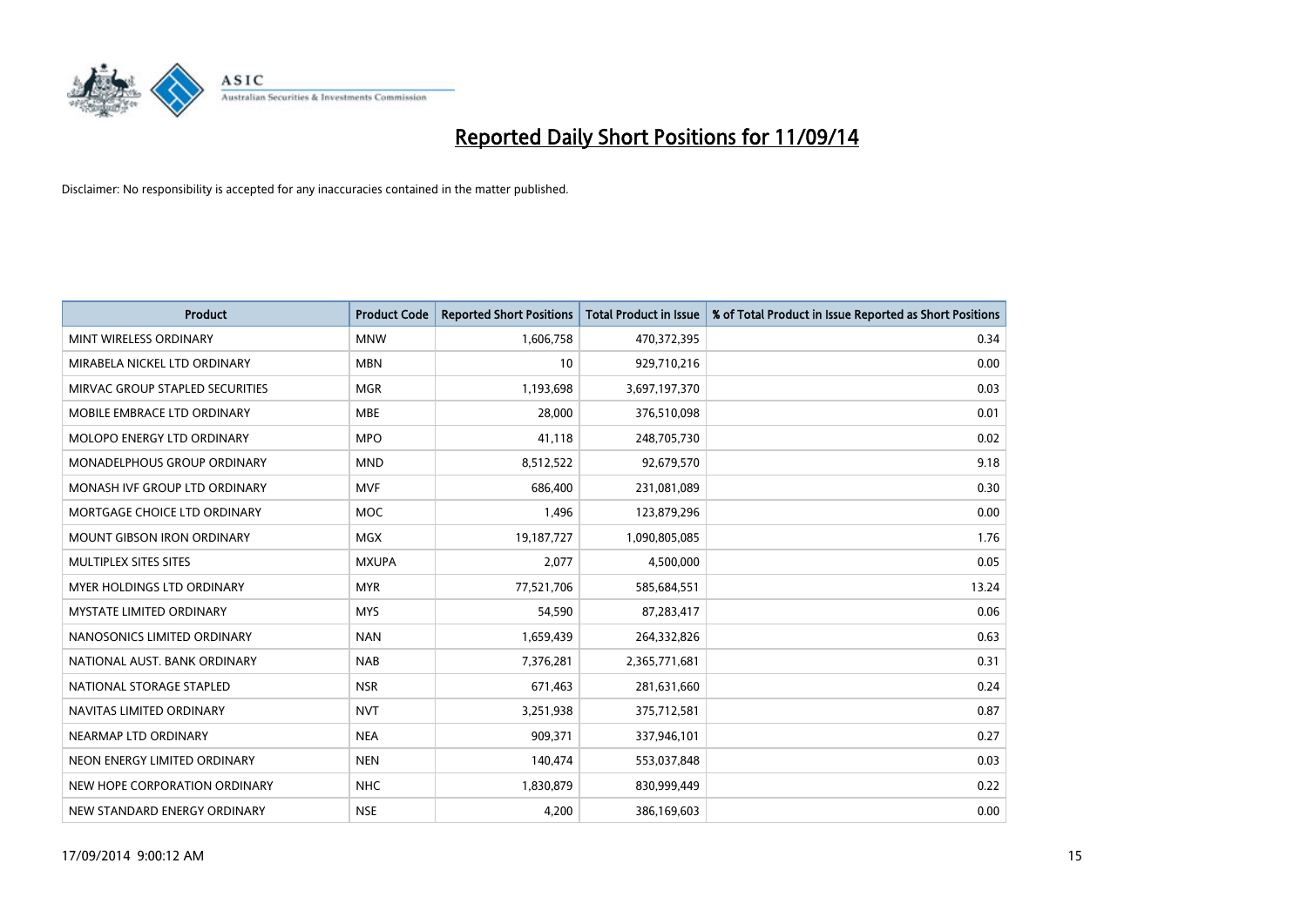

| <b>Product</b>                        | <b>Product Code</b> | <b>Reported Short Positions</b> | <b>Total Product in Issue</b> | % of Total Product in Issue Reported as Short Positions |
|---------------------------------------|---------------------|---------------------------------|-------------------------------|---------------------------------------------------------|
| NEWCREST MINING ORDINARY              | <b>NCM</b>          | 10,932,831                      | 766,510,971                   | 1.43                                                    |
| NEWS CORP A NON-VOTING CDI            | <b>NWSLV</b>        | 418,748                         | 2,976,217                     | 14.07                                                   |
| NEWS CORP B VOTING CDI                | <b>NWS</b>          | 2,622,217                       | 22,645,126                    | 11.58                                                   |
| NEWSAT LIMITED ORDINARY               | <b>NWT</b>          | 7,445,672                       | 613,199,841                   | 1.21                                                    |
| NEXTDC LIMITED ORDINARY               | <b>NXT</b>          | 19,301,622                      | 193,154,486                   | 9.99                                                    |
| NEXUS ENERGY LIMITED ORDINARY         | <b>NXS</b>          | 83,983                          | 1,330,219,459                 | 0.01                                                    |
| NIB HOLDINGS LIMITED ORDINARY         | <b>NHF</b>          | 2,070,429                       | 439,004,182                   | 0.47                                                    |
| NIDO PETROLEUM ORDINARY               | <b>NDO</b>          | 42,480                          | 2,188,266,468                 | 0.00                                                    |
| NINE ENTERTAINMENT ORDINARY           | <b>NEC</b>          | 11,155,532                      | 940,295,023                   | 1.19                                                    |
| NOBLE MINERAL RES ORDINARY            | <b>NMG</b>          | 2,365,726                       | 666,397,952                   | 0.36                                                    |
| NORTHERN IRON LTD ORDINARY            | <b>NFE</b>          | 11,392                          | 484,405,314                   | 0.00                                                    |
| NORTHERN STAR ORDINARY                | <b>NST</b>          | 10,671,223                      | 587,429,659                   | 1.82                                                    |
| NRW HOLDINGS LIMITED ORDINARY         | <b>NWH</b>          | 12,845,380                      | 278,888,011                   | 4.61                                                    |
| NUFARM LIMITED ORDINARY               | <b>NUF</b>          | 17,238,159                      | 264,021,627                   | 6.53                                                    |
| NUPLEX INDUSTRIES ORDINARY            | <b>NPX</b>          | 1,000                           | 198,125,827                   | 0.00                                                    |
| <b>OAKTON LIMITED ORDINARY</b>        | <b>OKN</b>          | 8,268                           | 89,990,235                    | 0.01                                                    |
| OCEANAGOLD CORP. CHESS DEPOSITARY INT | <b>OGC</b>          | 1,487,546                       | 301,420,186                   | 0.49                                                    |
| OIL SEARCH LTD ORDINARY               | OSH                 | 2,448,173                       | 1,519,022,225                 | 0.16                                                    |
| OM HOLDINGS LIMITED ORDINARY          | <b>OMH</b>          | 385,329                         | 733,423,337                   | 0.05                                                    |
| OMI HOLDINGS LIMITED ORDINARY         | <b>OMI</b>          | 100,561                         | 3,750,000                     | 2.68                                                    |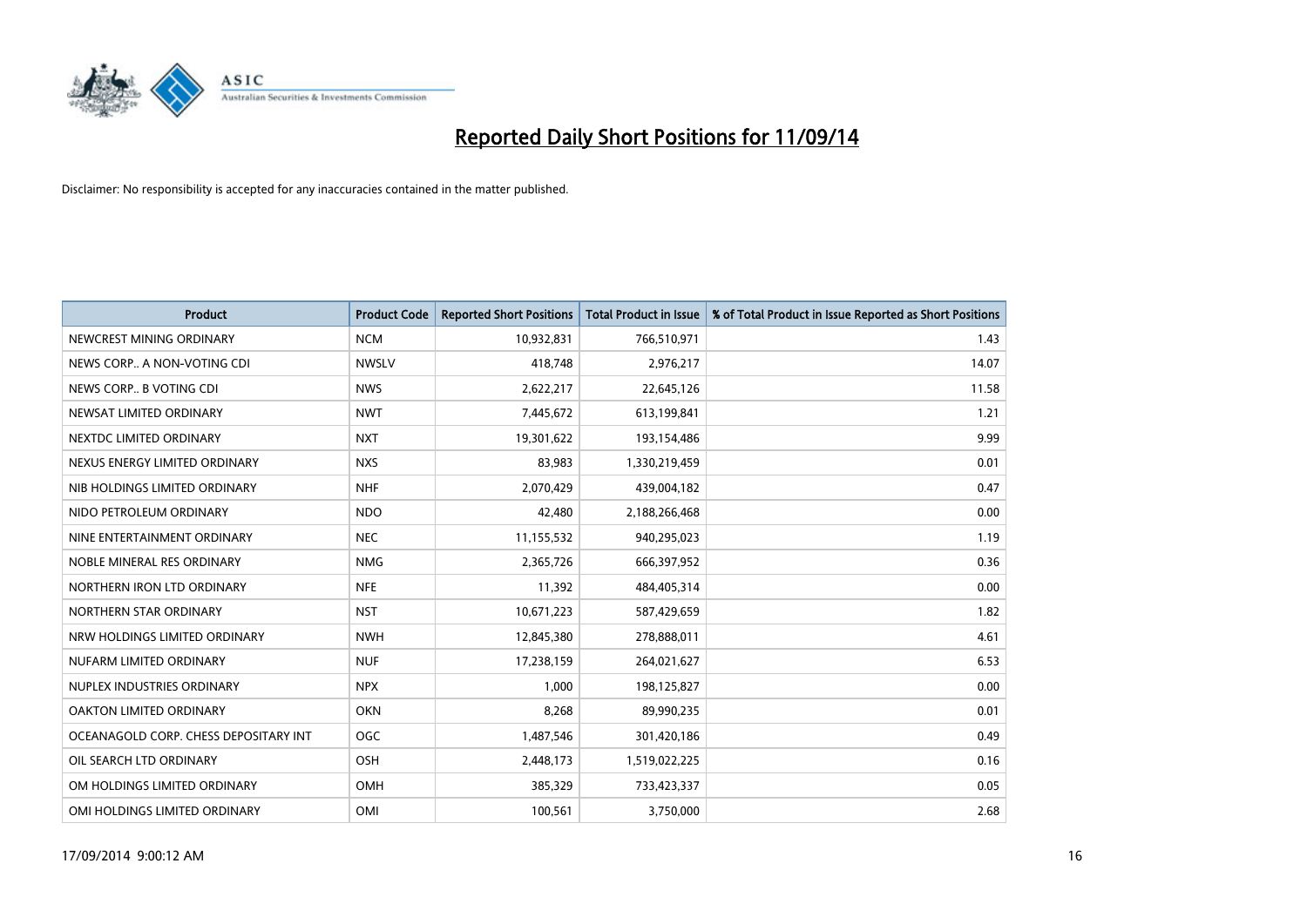

| <b>Product</b>                | <b>Product Code</b> | <b>Reported Short Positions</b> | <b>Total Product in Issue</b> | % of Total Product in Issue Reported as Short Positions |
|-------------------------------|---------------------|---------------------------------|-------------------------------|---------------------------------------------------------|
| ORICA LIMITED ORDINARY        | ORI                 | 15,133,267                      | 372,743,291                   | 4.06                                                    |
| ORIGIN ENERGY ORDINARY        | <b>ORG</b>          | 8,775,677                       | 1,103,646,907                 | 0.80                                                    |
| OROCOBRE LIMITED ORDINARY     | <b>ORE</b>          | 2,141,543                       | 132,041,911                   | 1.62                                                    |
| ORORA LIMITED ORDINARY        | <b>ORA</b>          | 2,017,185                       | 1,206,684,923                 | 0.17                                                    |
| OROTONGROUP LIMITED ORDINARY  | ORL                 | 394,853                         | 40,880,902                    | 0.97                                                    |
| <b>OZ MINERALS ORDINARY</b>   | <b>OZL</b>          | 16,424,570                      | 303,470,022                   | 5.41                                                    |
| OZFOREX GROUP LTD ORDINARY    | <b>OFX</b>          | 10,417,588                      | 240,000,000                   | 4.34                                                    |
| PACIFIC BRANDS ORDINARY       | <b>PBG</b>          | 37,740,392                      | 917,226,291                   | 4.11                                                    |
| PACT GROUP HLDGS LTD ORDINARY | <b>PGH</b>          | 2,163,477                       | 294,097,961                   | 0.74                                                    |
| PALADIN ENERGY LTD ORDINARY   | <b>PDN</b>          | 99,074,715                      | 964,758,634                   | 10.27                                                   |
| PANAUST LIMITED ORDINARY      | <b>PNA</b>          | 122,473                         | 635,580,654                   | 0.02                                                    |
| PANORAMIC RESOURCES ORDINARY  | PAN                 | 35,759                          | 322,275,824                   | 0.01                                                    |
| PANTERRA GOLD LTD ORDINARY    | PGI                 | $\mathbf{1}$                    | 822,241,166                   | 0.00                                                    |
| PAPERLINX LIMITED ORDINARY    | <b>PPX</b>          | 44,675                          | 665, 181, 261                 | 0.01                                                    |
| PAPILLON RES LTD ORDINARY     | PIR                 | 1,666,782                       | 352,044,210                   | 0.47                                                    |
| PATTIES FOODS LTD ORDINARY    | PFL                 | 9,001                           | 139,144,338                   | 0.01                                                    |
| PEET LIMITED ORDINARY         | <b>PPC</b>          | 52,600                          | 433,389,348                   | 0.01                                                    |
| PERPETUAL LIMITED ORDINARY    | PPT                 | 1,020,147                       | 46,574,426                    | 2.19                                                    |
| PERSEUS MINING LTD ORDINARY   | PRU                 | 16,197,402                      | 526,656,401                   | 3.08                                                    |
| PHARMAXIS LTD ORDINARY        | <b>PXS</b>          | 51,630                          | 309,522,849                   | 0.02                                                    |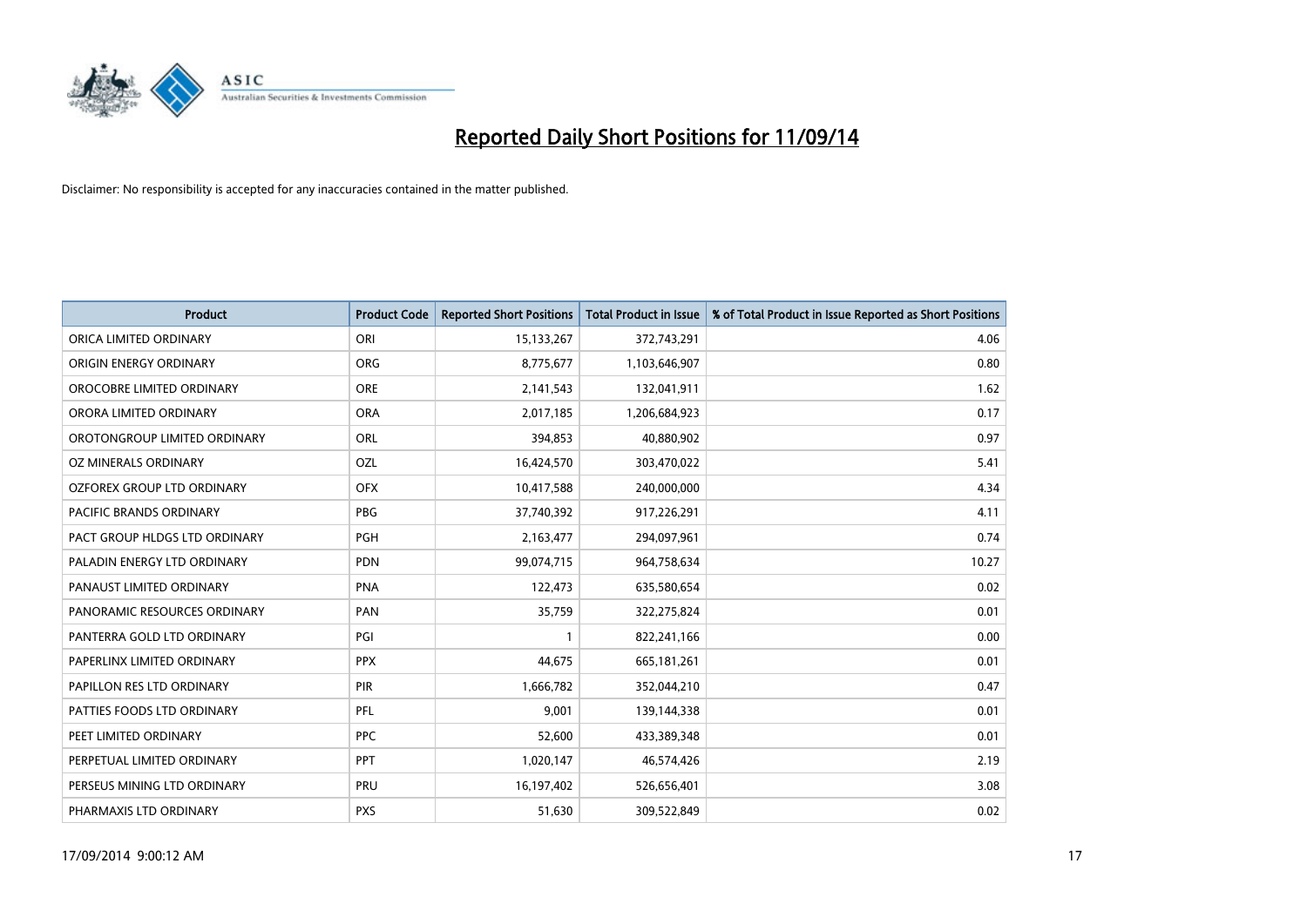

| <b>Product</b>                      | <b>Product Code</b> | <b>Reported Short Positions</b> | <b>Total Product in Issue</b> | % of Total Product in Issue Reported as Short Positions |
|-------------------------------------|---------------------|---------------------------------|-------------------------------|---------------------------------------------------------|
| PHOSPHAGENICS LTD. ORDINARY         | POH                 | 43,750                          | 1,261,965,957                 | 0.00                                                    |
| PIONEER CREDIT LTD ORDINARY         | <b>PNC</b>          | 765,600                         | 45,373,990                    | 1.69                                                    |
| PLATINUM ASSET ORDINARY             | <b>PTM</b>          | 1,520,434                       | 580,336,142                   | 0.26                                                    |
| PLATINUM AUSTRALIA ORDINARY         | PLA                 | 836,027                         | 504,968,043                   | 0.17                                                    |
| PLATINUM CAPITAL LTD ORDINARY       | <b>PMC</b>          | 6,123                           | 231,071,933                   | 0.00                                                    |
| PMP LIMITED ORDINARY                | <b>PMP</b>          | 27,581                          | 323,781,124                   | 0.01                                                    |
| POSEIDON NICK LTD ORDINARY          | <b>POS</b>          | 277,752                         | 513,904,288                   | 0.05                                                    |
| PRANA BIOTECHNOLOGY ORDINARY        | PBT                 | 2,787,087                       | 488,936,960                   | 0.57                                                    |
| PREMIER INVESTMENTS ORDINARY        | <b>PMV</b>          | 487,982                         | 155,714,874                   | 0.31                                                    |
| PRIMA BIOMED LTD ORDINARY           | <b>PRR</b>          | 132,361                         | 1,228,709,341                 | 0.01                                                    |
| PRIMARY HEALTH CARE ORDINARY        | <b>PRY</b>          | 18,905,252                      | 505,659,944                   | 3.74                                                    |
| PRIME MEDIA GRP LTD ORDINARY        | <b>PRT</b>          | 1,152,823                       | 366,330,303                   | 0.31                                                    |
| PROGRAMMED ORDINARY                 | <b>PRG</b>          | 203,243                         | 118,644,974                   | 0.17                                                    |
| OANTAS AIRWAYS ORDINARY             | QAN                 | 40,301,702                      | 2,196,330,250                 | 1.83                                                    |
| OBE INSURANCE GROUP ORDINARY        | <b>OBE</b>          | 26,338,363                      | 1,341,959,131                 | 1.96                                                    |
| <b>QUBE HOLDINGS LTD ORDINARY</b>   | QUB                 | 7,446,675                       | 1,051,172,929                 | 0.71                                                    |
| RAMELIUS RESOURCES ORDINARY         | <b>RMS</b>          | 734,072                         | 468,785,286                   | 0.16                                                    |
| RAMSAY HEALTH CARE ORDINARY         | <b>RHC</b>          | 1,538,702                       | 202,081,252                   | 0.76                                                    |
| <b>RCG CORPORATION LTD ORDINARY</b> | <b>RCG</b>          | $\mathbf{1}$                    | 263,808,625                   | 0.00                                                    |
| <b>RCR TOMLINSON ORDINARY</b>       | <b>RCR</b>          | 742,528                         | 139,000,806                   | 0.53                                                    |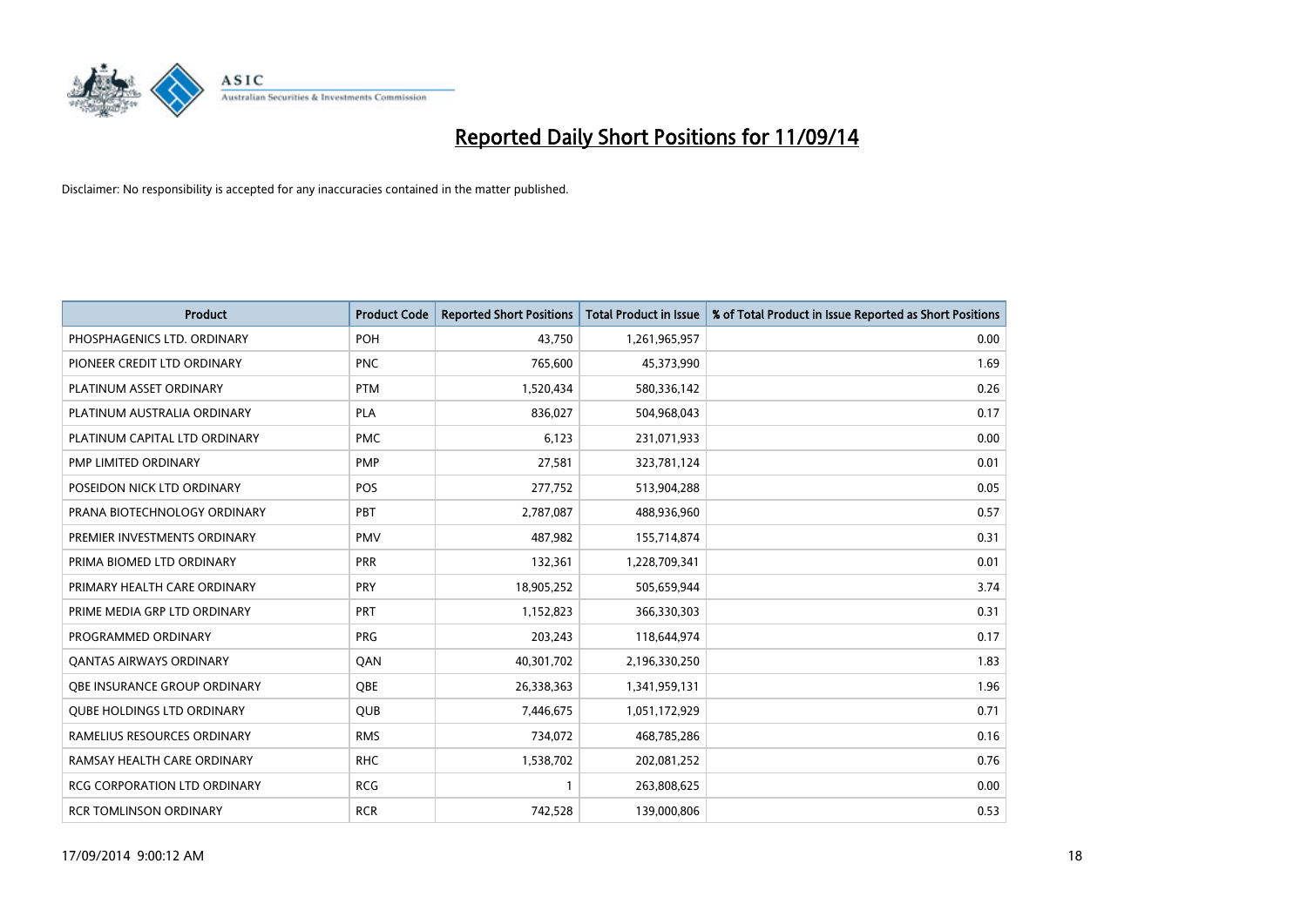

| <b>Product</b>                    | <b>Product Code</b> | <b>Reported Short Positions</b> | <b>Total Product in Issue</b> | % of Total Product in Issue Reported as Short Positions |
|-----------------------------------|---------------------|---------------------------------|-------------------------------|---------------------------------------------------------|
| <b>REA GROUP ORDINARY</b>         | <b>REA</b>          | 1,556,071                       | 131,714,699                   | 1.18                                                    |
| RECALL HOLDINGS LTD ORDINARY      | <b>REC</b>          | 9,924,544                       | 312,903,583                   | 3.17                                                    |
| <b>RECKON LIMITED ORDINARY</b>    | <b>RKN</b>          | 1,412,659                       | 112,084,762                   | 1.26                                                    |
| <b>RED 5 LIMITED ORDINARY</b>     | <b>RED</b>          | 174,740                         | 759,451,008                   | 0.02                                                    |
| <b>RED FORK ENERGY ORDINARY</b>   | <b>RFE</b>          | 2,164,464                       | 501,051,719                   | 0.43                                                    |
| REDBANK ENERGY LTD ORDINARY       | <b>AEJ</b>          | 13                              | 786,287                       | 0.00                                                    |
| REED RESOURCES LTD ORDINARY       | <b>RDR</b>          | 2,000                           | 499,453,895                   | 0.00                                                    |
| <b>REGAL RESOURCES ORDINARY</b>   | <b>RER</b>          | 5,000                           | 153,045,458                   | 0.00                                                    |
| <b>REGIS RESOURCES ORDINARY</b>   | <b>RRL</b>          | 45,145,405                      | 499,756,595                   | 9.03                                                    |
| RESMED INC CDI 10:1               | <b>RMD</b>          | 40,329,532                      | 1,403,045,440                 | 2.87                                                    |
| RESOLUTE MINING ORDINARY          | <b>RSG</b>          | 5,922,299                       | 641,189,223                   | 0.92                                                    |
| RESOURCE GENERATION ORDINARY      | <b>RES</b>          | 1,220                           | 581,380,338                   | 0.00                                                    |
| <b>RETAIL FOOD GROUP ORDINARY</b> | <b>RFG</b>          | 6,312,446                       | 144,878,508                   | 4.36                                                    |
| REX MINERALS LIMITED ORDINARY     | <b>RXM</b>          | 886,596                         | 220,519,784                   | 0.40                                                    |
| RIDLEY CORPORATION ORDINARY       | <b>RIC</b>          | 1,113                           | 307,817,071                   | 0.00                                                    |
| RIO TINTO LIMITED ORDINARY        | <b>RIO</b>          | 4,644,151                       | 435,758,720                   | 1.07                                                    |
| ROBUST RESOURCES ORDINARY         | <b>ROL</b>          | $\mathbf{1}$                    | 195,369,627                   | 0.00                                                    |
| ROC OIL COMPANY ORDINARY          | <b>ROC</b>          | 461,424                         | 687,618,400                   | 0.07                                                    |
| ROYAL WOLF HOLDINGS ORDINARY      | <b>RWH</b>          | 209,378                         | 100,387,052                   | 0.21                                                    |
| RUBIK FINANCIAL LTD. ORDINARY     | RFL                 | 20,850                          | 340,999,914                   | 0.01                                                    |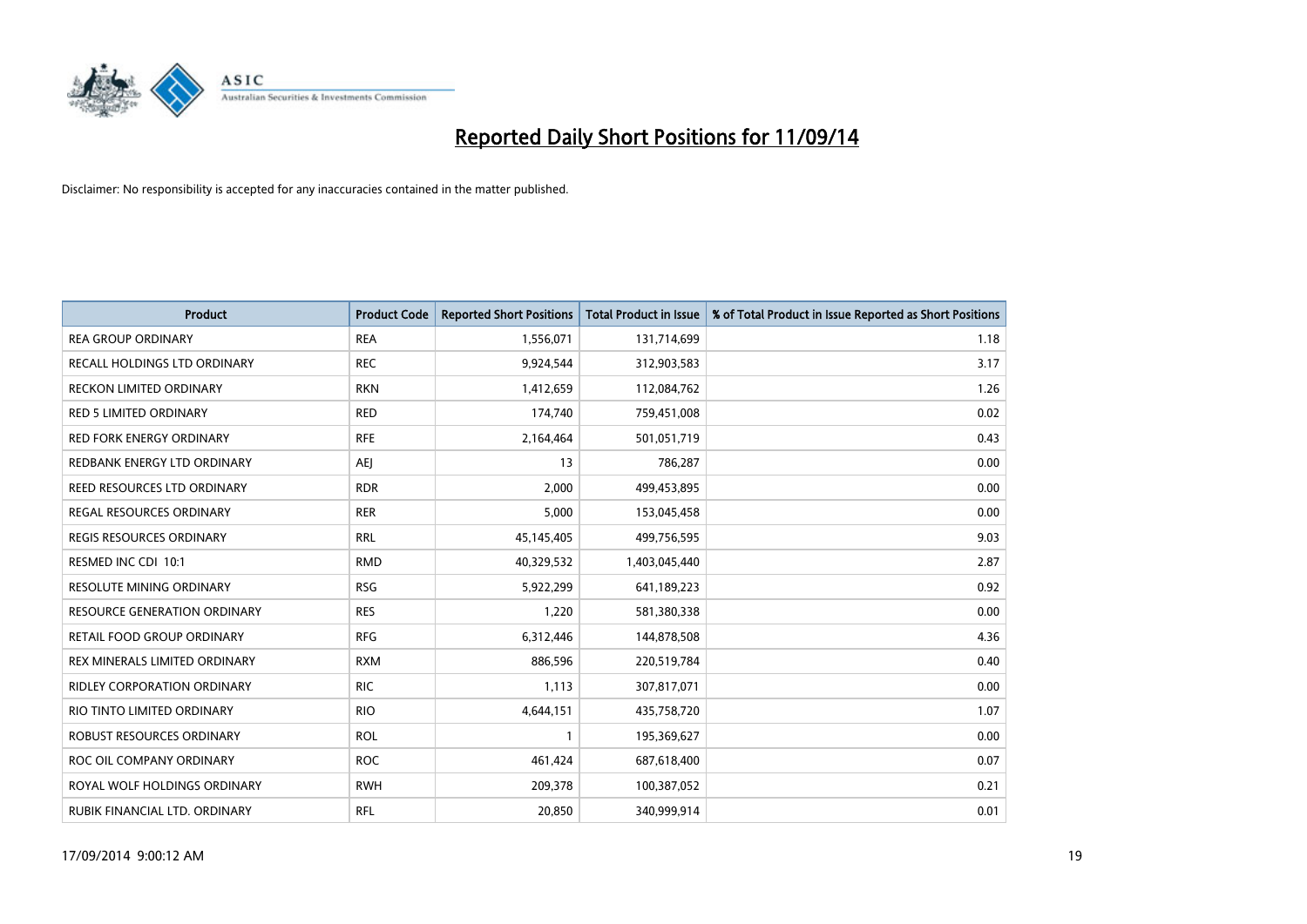

| <b>Product</b>                               | <b>Product Code</b> | <b>Reported Short Positions</b> | <b>Total Product in Issue</b> | % of Total Product in Issue Reported as Short Positions |
|----------------------------------------------|---------------------|---------------------------------|-------------------------------|---------------------------------------------------------|
| <b>RURALCO HOLDINGS ORDINARY</b>             | <b>RHL</b>          | 3,658                           | 77,291,069                    | 0.00                                                    |
| SAI GLOBAL LIMITED ORDINARY                  | SAI                 | 301,738                         | 211,084,918                   | 0.14                                                    |
| SALMAT LIMITED ORDINARY                      | <b>SLM</b>          | 99,809                          | 159,812,799                   | 0.06                                                    |
| SAMSON OIL & GAS LTD ORDINARY                | SSN                 | 18,636,960                      | 2,837,780,958                 | 0.66                                                    |
| SANDFIRE RESOURCES ORDINARY                  | <b>SFR</b>          | 2,476,791                       | 155,640,968                   | 1.59                                                    |
| SANTOS LTD ORDINARY                          | <b>STO</b>          | 5,244,263                       | 976,752,439                   | 0.54                                                    |
| SARACEN MINERAL ORDINARY                     | SAR                 | 2,599,062                       | 792,784,738                   | 0.33                                                    |
| <b>SCA PROPERTY GROUP STAPLED SECURITIES</b> | SCP                 | 23,878,522                      | 648,628,320                   | 3.68                                                    |
| <b>SCENTRE GRP STAPLED</b>                   | SCG                 | 17,388,613                      | 5,324,296,678                 | 0.33                                                    |
| SEDGMAN LIMITED ORDINARY                     | <b>SDM</b>          | 1,582,371                       | 227,059,277                   | 0.70                                                    |
| SEEK LIMITED ORDINARY                        | <b>SEK</b>          | 10,503,947                      | 341,629,095                   | 3.07                                                    |
| SELECT HARVESTS ORDINARY                     | SHV                 | 889,352                         | 66,699,341                    | 1.33                                                    |
| SENEX ENERGY LIMITED ORDINARY                | <b>SXY</b>          | 23,195,422                      | 1,149,657,377                 | 2.02                                                    |
| SERVICE STREAM ORDINARY                      | <b>SSM</b>          | 30                              | 386,389,873                   | 0.00                                                    |
| SEVEN GROUP HOLDINGS ORDINARY                | <b>SVW</b>          | 590,025                         | 302,691,886                   | 0.19                                                    |
| SEVEN WEST MEDIA LTD ORDINARY                | SWM                 | 9,809,900                       | 999,160,872                   | 0.98                                                    |
| SIGMA PHARMACEUTICAL ORDINARY                | <b>SIP</b>          | 14,289,270                      | 1,108,086,575                 | 1.29                                                    |
| SILEX SYSTEMS ORDINARY                       | <b>SLX</b>          | 7,561,626                       | 170,467,339                   | 4.44                                                    |
| SILVER CHEF LIMITED ORDINARY                 | SIV                 | 64,051                          | 29,469,492                    | 0.22                                                    |
| SILVER LAKE RESOURCE ORDINARY                | <b>SLR</b>          | 21,306,606                      | 503,233,971                   | 4.23                                                    |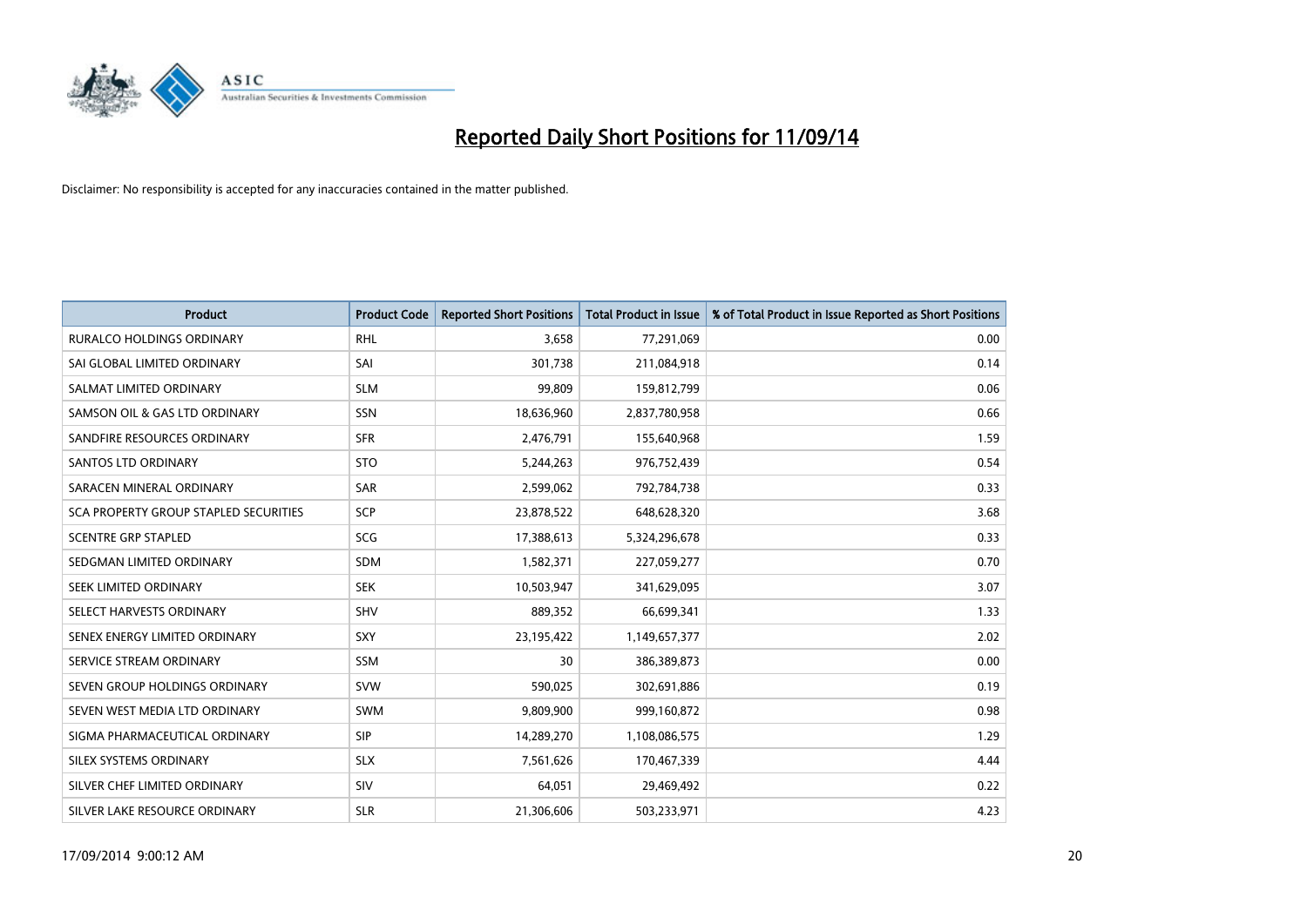

| <b>Product</b>                           | <b>Product Code</b> | <b>Reported Short Positions</b> | <b>Total Product in Issue</b> | % of Total Product in Issue Reported as Short Positions |
|------------------------------------------|---------------------|---------------------------------|-------------------------------|---------------------------------------------------------|
| SIMAVITA LTD CDI 1:1                     | <b>SVA</b>          | 878                             | 73,366,351                    | 0.00                                                    |
| SIMS METAL MGMT LTD ORDINARY             | SGM                 | 12,626,508                      | 204,615,641                   | 6.17                                                    |
| SINGAPORE TELECOMM. CHESS DEPOSITARY INT | <b>SGT</b>          | 3,044,534                       | 115,176,393                   | 2.64                                                    |
| SINO GAS ENERGY ORDINARY                 | <b>SEH</b>          | 9,434,384                       | 1,541,422,358                 | 0.61                                                    |
| SIRIUS RESOURCES NL ORDINARY             | <b>SIR</b>          | 9,687,755                       | 340,888,269                   | 2.84                                                    |
| SIRTEX MEDICAL ORDINARY                  | <b>SRX</b>          | 150,548                         | 56,494,365                    | 0.27                                                    |
| SKILLED GROUP LTD ORDINARY               | <b>SKE</b>          | 5,464,953                       | 235,415,953                   | 2.32                                                    |
| SKY NETWORK ORDINARY                     | <b>SKT</b>          | 2,834,867                       | 389,139,785                   | 0.73                                                    |
| SKYCITY ENT GRP LTD ORDINARY             | <b>SKC</b>          | 7,147,328                       | 582,088,094                   | 1.23                                                    |
| <b>SLATER &amp; GORDON ORDINARY</b>      | SGH                 | 388,044                         | 204,338,625                   | 0.19                                                    |
| SMARTGRP CORPORATION ORDINARY            | <b>SIQ</b>          | 324,979                         | 101,461,150                   | 0.32                                                    |
| SMS MANAGEMENT, ORDINARY                 | <b>SMX</b>          | 1,928,229                       | 69,394,537                    | 2.78                                                    |
| SONIC HEALTHCARE ORDINARY                | <b>SHL</b>          | 10,795,142                      | 401,121,556                   | 2.69                                                    |
| SOUL PATTINSON (W.H) ORDINARY            | SOL                 | 12,450                          | 239,395,320                   | 0.01                                                    |
| SP AUSNET STAPLED SECURITIES             | <b>SPN</b>          | 786,555                         | 3,425,244,162                 | 0.02                                                    |
| SPARK INFRASTRUCTURE STAPLED US PROHIBT. | SKI                 | 16,922,734                      | 1,466,360,128                 | 1.15                                                    |
| SPARK NEW ZEALAND ORDINARY               | <b>SPK</b>          | 10,148,054                      | 1,828,530,844                 | 0.55                                                    |
| SPDR 200 FUND ETF UNITS                  | <b>STW</b>          | 43,980                          | 46,146,865                    | 0.10                                                    |
| SPECIALTY FASHION ORDINARY               | <b>SFH</b>          | 907                             | 192,236,121                   | 0.00                                                    |
| SPEEDCAST INT LTD ORDINARY               | <b>SDA</b>          | 4,033,600                       | 120,168,355                   | 3.36                                                    |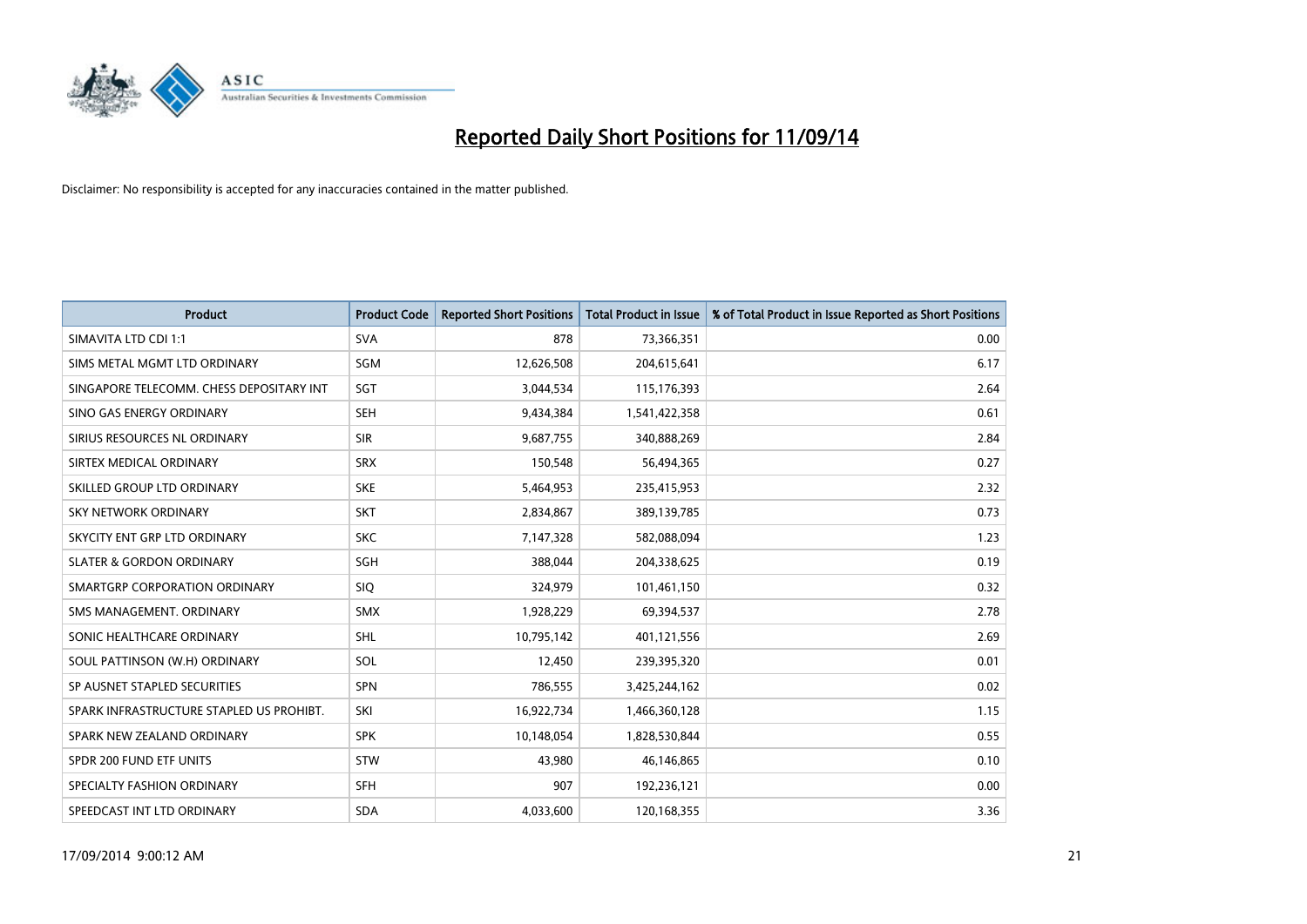

| <b>Product</b>                   | <b>Product Code</b> | <b>Reported Short Positions</b> | <b>Total Product in Issue</b> | % of Total Product in Issue Reported as Short Positions |
|----------------------------------|---------------------|---------------------------------|-------------------------------|---------------------------------------------------------|
| SPOTLESS GRP HLD LTD ORDINARY    | <b>SPO</b>          | 21,279,646                      | 1,098,290,178                 | 1.94                                                    |
| ST BARBARA LIMITED ORDINARY      | <b>SBM</b>          | 16,183,340                      | 488,074,077                   | 3.32                                                    |
| STARPHARMA HOLDINGS ORDINARY     | <b>SPL</b>          | 14,514,331                      | 285,109,680                   | 5.09                                                    |
| STEADFAST GROUP LTD ORDINARY     | <b>SDF</b>          | 5,655,030                       | 501,638,307                   | 1.13                                                    |
| STH CRS ELECT ENGNR ORDINARY     | <b>SXE</b>          | 12,969                          | 161,523,130                   | 0.01                                                    |
| STHN CROSS MEDIA ORDINARY        | <b>SXL</b>          | 36,135,301                      | 705,246,986                   | 5.12                                                    |
| STOCKLAND UNITS/ORD STAPLED      | <b>SGP</b>          | 6,867,507                       | 2,348,746,744                 | 0.29                                                    |
| STRAITS RES LTD. ORDINARY        | SRO                 | 28,747                          | 1,217,730,293                 | 0.00                                                    |
| STRIKE ENERGY LTD ORDINARY       | <b>STX</b>          | 4,000                           | 833,330,946                   | 0.00                                                    |
| STW COMMUNICATIONS ORDINARY      | SGN                 | 2,074,120                       | 403,828,512                   | 0.51                                                    |
| <b>SUDA LTD ORDINARY</b>         | SUD                 | 27,255,800                      | 981,046,892                   | 2.78                                                    |
| SUNCORP GROUP LTD ORDINARY       | <b>SUN</b>          | 10,116,927                      | 1,286,600,980                 | 0.79                                                    |
| SUNDANCE ENERGY ORDINARY         | <b>SEA</b>          | 2,777,377                       | 548,714,663                   | 0.51                                                    |
| SUNDANCE RESOURCES ORDINARY      | SDL                 | 75,965,884                      | 3,082,028,456                 | 2.46                                                    |
| SUNLAND GROUP LTD ORDINARY       | <b>SDG</b>          | 54,664                          | 181,710,087                   | 0.03                                                    |
| SUPER RET REP LTD ORDINARY       | SUL                 | 5,590,883                       | 196,897,430                   | 2.84                                                    |
| SYD AIRPORT STAPLED US PROHIBIT. | SYD                 | 23,112,878                      | 2,216,216,041                 | 1.04                                                    |
| SYRAH RESOURCES ORDINARY         | <b>SYR</b>          | 4,087,224                       | 163,485,076                   | 2.50                                                    |
| TABCORP HOLDINGS LTD ORDINARY    | <b>TAH</b>          | 19,034,061                      | 762,954,019                   | 2.49                                                    |
| TAP OIL LIMITED ORDINARY         | <b>TAP</b>          | 12,435                          | 243,186,639                   | 0.01                                                    |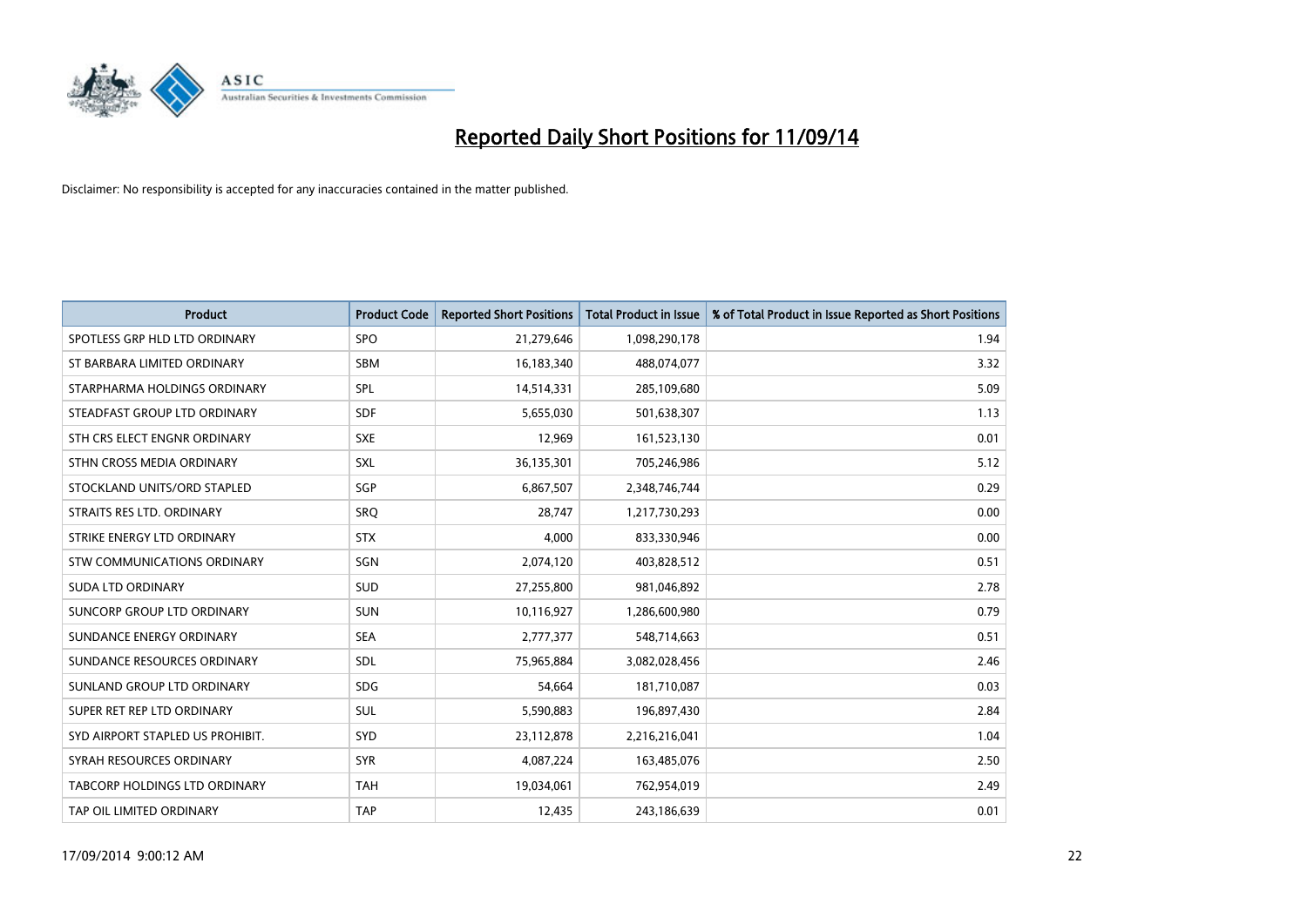

| Product                              | <b>Product Code</b> | <b>Reported Short Positions</b> | <b>Total Product in Issue</b> | % of Total Product in Issue Reported as Short Positions |
|--------------------------------------|---------------------|---------------------------------|-------------------------------|---------------------------------------------------------|
| TASSAL GROUP LIMITED ORDINARY        | <b>TGR</b>          | 162,074                         | 146,897,115                   | 0.11                                                    |
| TATTS GROUP LTD ORDINARY             | <b>TTS</b>          | 22,658,222                      | 1,434,790,447                 | 1.58                                                    |
| <b>TECHNOLOGY ONE ORDINARY</b>       | <b>TNE</b>          | 122,281                         | 308,796,455                   | 0.04                                                    |
| TELSTRA CORPORATION. ORDINARY        | <b>TLS</b>          | 38,091,866                      | 12,443,074,357                | 0.31                                                    |
| TEN NETWORK HOLDINGS ORDINARY        | <b>TEN</b>          | 138,417,256                     | 2,630,984,596                 | 5.26                                                    |
| TERANGA GOLD CORP CDI 1:1            | <b>TGZ</b>          | 98,901                          | 78,813,145                    | 0.13                                                    |
| TFS CORPORATION LTD ORDINARY         | <b>TFC</b>          | 2,099,448                       | 324,157,408                   | 0.65                                                    |
| THE PAS GROUP LTD ORDINARY           | <b>PGR</b>          | 40,610                          | 136,690,860                   | 0.03                                                    |
| THE REJECT SHOP ORDINARY             | <b>TRS</b>          | 2,767,087                       | 28,844,648                    | 9.59                                                    |
| THORN GROUP LIMITED ORDINARY         | <b>TGA</b>          | 758                             | 150,634,985                   | 0.00                                                    |
| TIGER RESOURCES ORDINARY             | <b>TGS</b>          | 8,818,894                       | 1,050,898,719                 | 0.84                                                    |
| TITAN ENERGY SERVICE ORDINARY        | <b>TTN</b>          | 689                             | 50,994,665                    | 0.00                                                    |
| TOLL HOLDINGS LTD ORDINARY           | <b>TOL</b>          | 25,690,880                      | 717,318,622                   | 3.58                                                    |
| TOX FREE SOLUTIONS ORDINARY          | <b>TOX</b>          | 3,069,886                       | 133,752,359                   | 2.30                                                    |
| TPG TELECOM LIMITED ORDINARY         | <b>TPM</b>          | 10,638,811                      | 793,808,141                   | 1.34                                                    |
| TRADE ME GROUP ORDINARY              | <b>TME</b>          | 3,593,725                       | 396,584,956                   | 0.91                                                    |
| TRANSFIELD SERVICES ORDINARY         | <b>TSE</b>          | 8,957,149                       | 512,457,716                   | 1.75                                                    |
| TRANSPACIFIC INDUST. ORDINARY        | <b>TPI</b>          | 9,700,644                       | 1,579,648,778                 | 0.61                                                    |
| TRANSURBAN GROUP TRIPLE STAPLED SEC. | <b>TCL</b>          | 13,106,927                      | 1,906,390,878                 | 0.69                                                    |
| TREASURY GROUP ORDINARY              | <b>TRG</b>          | 80,195                          | 23,697,498                    | 0.34                                                    |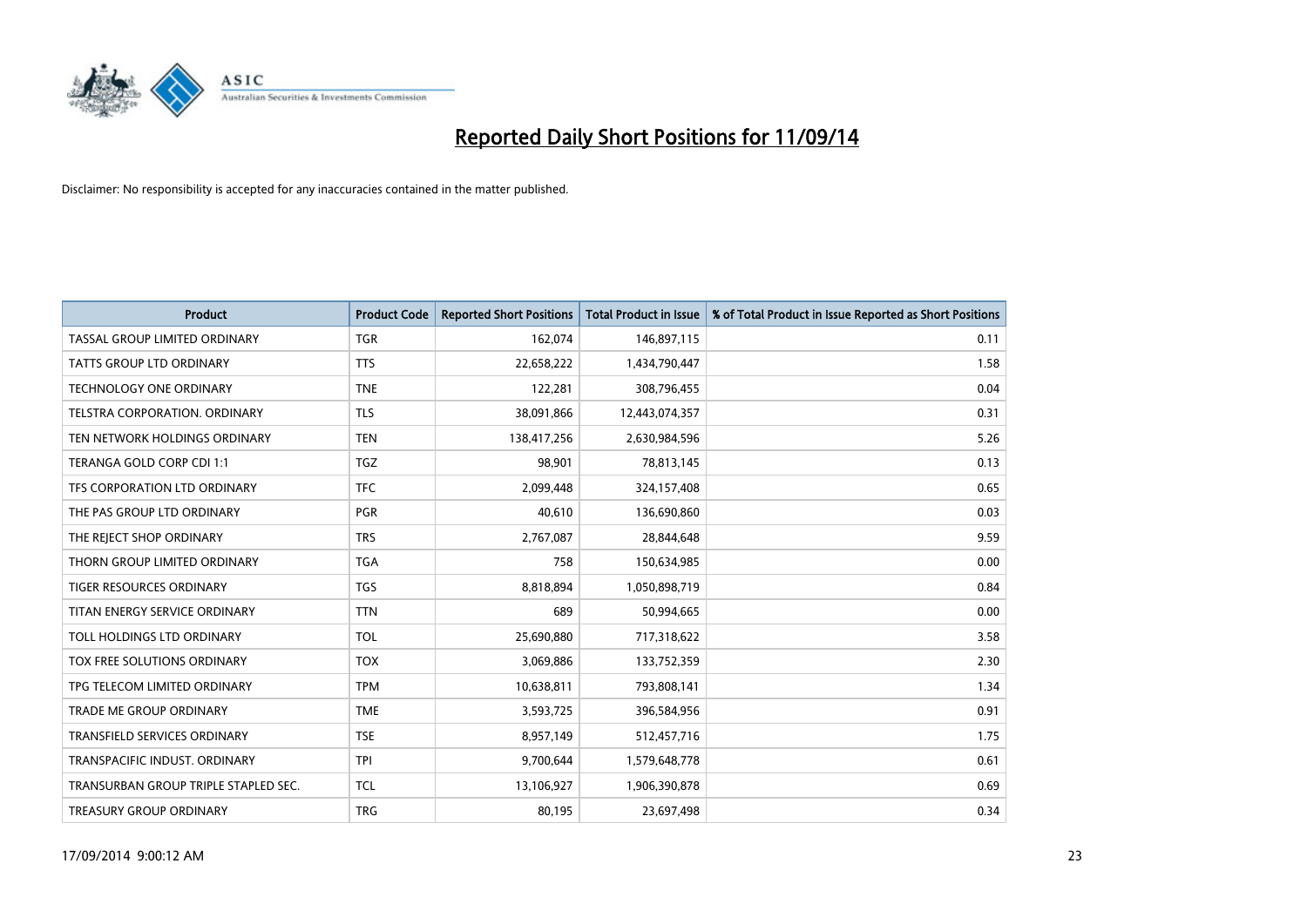

| <b>Product</b>                       | <b>Product Code</b> | <b>Reported Short Positions</b> | <b>Total Product in Issue</b> | % of Total Product in Issue Reported as Short Positions |
|--------------------------------------|---------------------|---------------------------------|-------------------------------|---------------------------------------------------------|
| TREASURY WINE ESTATE ORDINARY        | <b>TWE</b>          | 6,362,867                       | 651,261,403                   | 0.98                                                    |
| TROY RESOURCES LTD ORDINARY          | <b>TRY</b>          | 2,284,206                       | 195,096,457                   | 1.17                                                    |
| <b>TZ LIMITED ORDINARY</b>           | <b>TZL</b>          | 5,388,454                       | 384,874,293                   | 1.40                                                    |
| <b>UGL LIMITED ORDINARY</b>          | UGL                 | 10,027,193                      | 166,511,240                   | 6.02                                                    |
| UNILIFE CORPORATION CDI 6:1          | <b>UNS</b>          | 108,562                         | 268,559,046                   | 0.04                                                    |
| UXC LIMITED ORDINARY                 | <b>UXC</b>          | 3,533,605                       | 322,540,779                   | 1.10                                                    |
| <b>VEDA GROUP LTD ORDINARY</b>       | <b>VED</b>          | 13,087,872                      | 842,055,406                   | 1.55                                                    |
| VILLAGE ROADSHOW LTD ORDINARY        | <b>VRL</b>          | 521,026                         | 159,509,459                   | 0.33                                                    |
| VIRGIN AUS HLDG LTD ORDINARY         | <b>VAH</b>          | 55,533,571                      | 3,514,825,734                 | 1.58                                                    |
| <b>VIRTUS HEALTH LTD ORDINARY</b>    | <b>VRT</b>          | 4,692,651                       | 79,722,678                    | 5.89                                                    |
| <b>VOCATION LTD ORDINARY</b>         | <b>VET</b>          | 14,467,167                      | 205,705,048                   | 7.03                                                    |
| <b>VOCUS COMMS LTD ORDINARY</b>      | <b>VOC</b>          | 273,319                         | 94,622,166                    | 0.29                                                    |
| WARRNAMBOOL CHEESE ORDINARY          | <b>WCB</b>          | 19                              | 56,098,797                    | 0.00                                                    |
| <b>WATPAC LIMITED ORDINARY</b>       | <b>WTP</b>          | 7,252                           | 186,489,922                   | 0.00                                                    |
| WEBJET LIMITED ORDINARY              | <b>WEB</b>          | 1,525,525                       | 79,397,959                    | 1.92                                                    |
| <b>WESFARMERS LIMITED ORDINARY</b>   | <b>WES</b>          | 4,793,777                       | 1,143,274,951                 | 0.42                                                    |
| WESTERN AREAS LTD ORDINARY           | <b>WSA</b>          | 16,329,394                      | 232,580,131                   | 7.02                                                    |
| WESTERN DESERT RES. ORDINARY         | <b>WDR</b>          | 2,490,070                       | 620,049,919                   | 0.40                                                    |
| WESTERN DESERT RES. RIGHTS 31-MAR-14 | <b>WDRR</b>         | 17,835                          | 120,009,662                   | 0.01                                                    |
| <b>WESTFIELD CORP STAPLED</b>        | <b>WFD</b>          | 2,159,907                       | 2,078,089,686                 | 0.10                                                    |